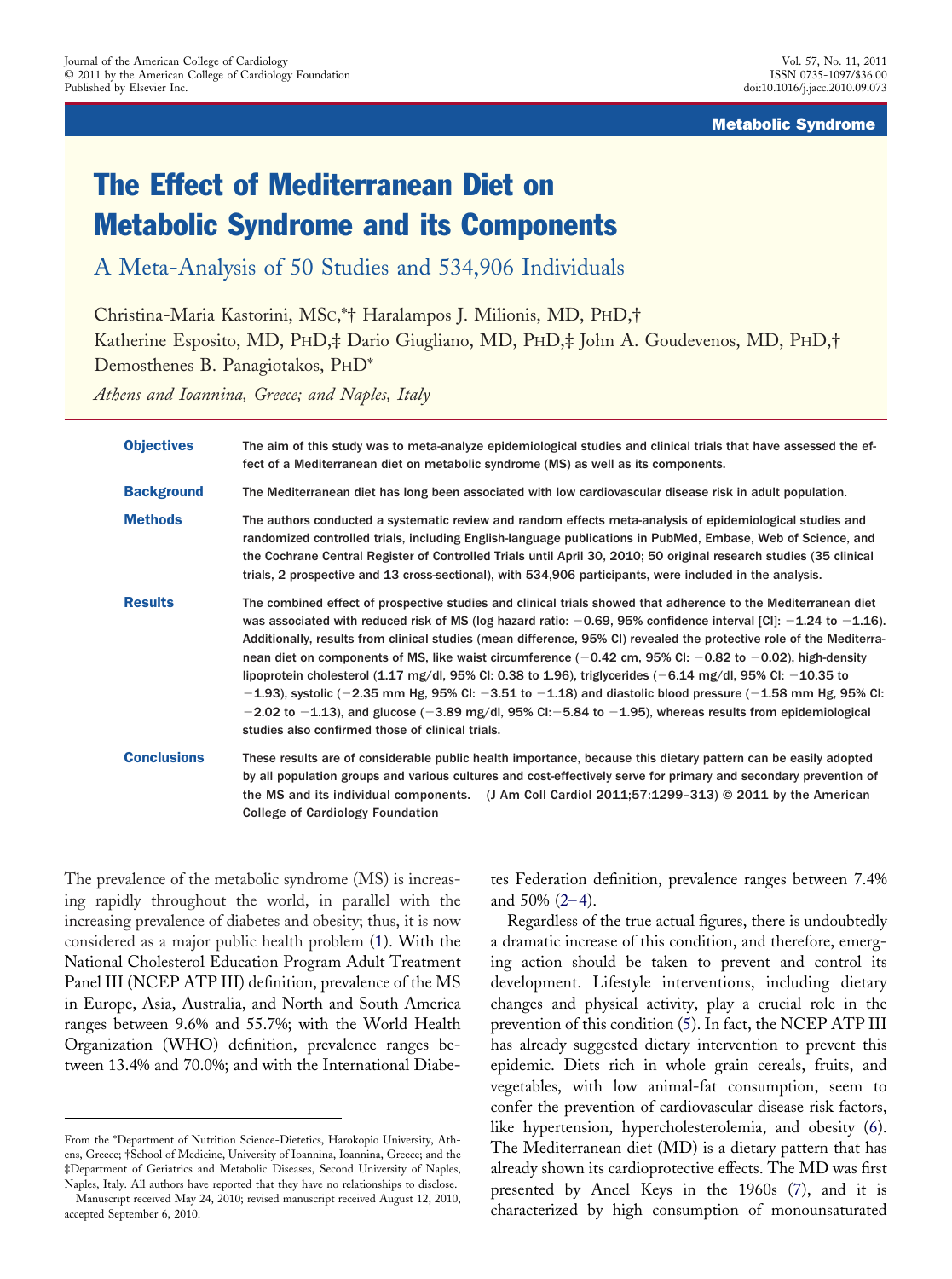| <b>Abbreviations</b>            | f          |
|---------------------------------|------------|
| and Acronyms                    | a          |
| $CVD = \text{cardiovascular}$   | $\epsilon$ |
| disease                         | e          |
| $HDL = high-density$            | 1          |
| lipoprotein                     | C          |
| $HOMA-IR = Homeostatic$         | r          |
| <b>Model Assessment insulin</b> | 1          |
| resistance                      | a          |
| $MD = Mediterranean$            | V          |
| $MS =$ metabolic syndrome       | S          |
| $NCEP$ ATP III = National       | V          |
| <b>Cholesterol Education</b>    | t          |
| <b>Program Adult Treatment</b>  | f          |
| <b>Panel III</b>                | Ċ          |
|                                 | ٦J         |

fatty acids, primarily from olives and olive oil, and encourages daily consumption of fruits, vegetables, whole grain cereals, and low-fat dairy products; weekly consumption of fish, poultry, tree nuts, and legumes; a relatively ow consumption of red meat, approximately twice/month; as well as a moderate daily conumption of alcohol, normally with meals. The beneficial role of he MD with regard to mortality from all causes, cardiovascular disease (CVD) and cancer [\(8\)](#page-13-3), as well as obesity and type 2 diabe-

tes [\(9,10\)](#page-13-4) has already been reported from the results of many epidemiological studies and clinical trials. Major biopathophysiological mechanisms include antioxidant and anti-inflammatory effects of the foods included in the Mediterranean dietary pattern [\(9,11–17\)](#page-13-4). However, the influence of the MD on the development of the MS has never been extensively studied. Thus, the aim of this work was to perform a systematic review and a meta-analysis of the findings of published original research articles in which the investigators have assessed the effect of a Mediterranean type of diet on the development of the MS as well as on its components.

## Methods

**Data sources.** Original research studies that were published in English until April 30, 2010 were selected through a computer-assisted published data search (i.e., PubMed, Embase, Scopus, and the Cochrane Central Register of Controlled Trials databases). Computer searches used combinations of Medical Subject Headings or other key words relating to the aim of the study (i.e., MD, moderate fat diet, monounsaturated fat diet, MS, syndrome X). Also, specific searches were included: MD and high-density lipoprotein (HDL)-cholesterol, MD and triglycerides, MD and blood pressure, MD and glucose, MD and waist circumference. In addition, the reference list of the retrieved articles was in some cases used to find other articles relevant to the present articles that were not allocated through the searching procedure. The initial search resulted in 48 entries in PubMed on MD and MS, 31 entries on MD and syndrome X, 94 entries on MD and HDL cholesterol, 77 entries on MD and triglycerides, 106 entries on MD and blood pressure, 26 entries on MD and waist circumference, and 92 entries on MD and glucose. The relevance of studies was assessed with a hierarchical approach on the basis of title, abstract, and the full manuscript. For the reports that were not fully available, a copy of the article was requested from the authors.

**Study selection.** In total, 474 studies that evaluated the effect of an MD on MS and its components were identified. Exclusion criteria with regard to clinical trials included studies that reported lack of randomization, lack of a control diet group, comparison of the MD against the MD plus an additional intervention or intervention without inclusion of all the components of an MD and especially olive oil. Observational studies and clinical trials not published in English and studies that performed a post hoc analysis of previously published studies—already selected for this review—were also excluded. Thus, of the initial 474 studies that were extracted from the search machines, 398 were excluded on the basis of the title or abstract (i.e., irrelevant research hypothesis studied). Of the remaining 76 studies, 24 were excluded for the following reasons: lacking a control group (n - 7), intervention of Mediterranean versus a Mediterranean plus diet (n = 5), not clear MD (n = 6), written in a language other than English ( $n = 5$ ), and post-hoc analysis ( $n = 1$ ). Therefore, 52 studies were eligible for inclusion in the meta-analysis. Studies included in the meta-analysis were those that had available results in a form that could be used for the present analysis. When it was necessary, data in the required form were requested from the authors. Overall, 50 studies with a total of 534,906 participants were finally included in this meta-analysis; of these, 2 were prospective, 13 were cross-sectional, and 35 were clinical trials. In addition, for the meta-analysis of the selected studies, the MOOSE (Meta-analysis Of Observational Studies in Epidemiology) and QUOROM (Quality of Reporting of Meta-analyses) guidelines have been followed [\(18,19\)](#page-13-5) (Fig. 1).

**Data extraction.** The following characteristics were extracted from the original reports with a standardized data extraction form and included in the meta-analysis: design of the study (clinical-trial, cross-sectional, or prospective cohort), lead author, year of publication, country of origin, sample size, mean age and gender of participants, health status, follow-up duration, effect size measurements (i.e., relative risk, odds ratio), and variables that entered into the multivariable model as potential confounding factors.

Two investigators (C.M.K., D.B.P.) collected the relevant reports, whereas 2 other authors independently reviewed the published data (H.M., J.G.), and disagreements were solved by consensus and by the opinion of a fifth author, if necessary. Outcomes of interest were development or progression of the MS and changes in the levels of the main components of the MS: waist circumference (in cm), HDL cholesterol (in mg/dl), triglycerides (in mg/dl), systolic and diastolic blood pressure (in mm Hg), as well as glucose (in mg/dl). When the data were provided in other units (i.e., mmol/l), they were transformed into mg/dl for consistency of the results. Quality of studies was assessed according to the number of participants, the duration of follow-up, and adjustment for potential confounders. Studies with a high number of participants (i.e., 30/ group for trials or  $>1,000$  for observational), long dura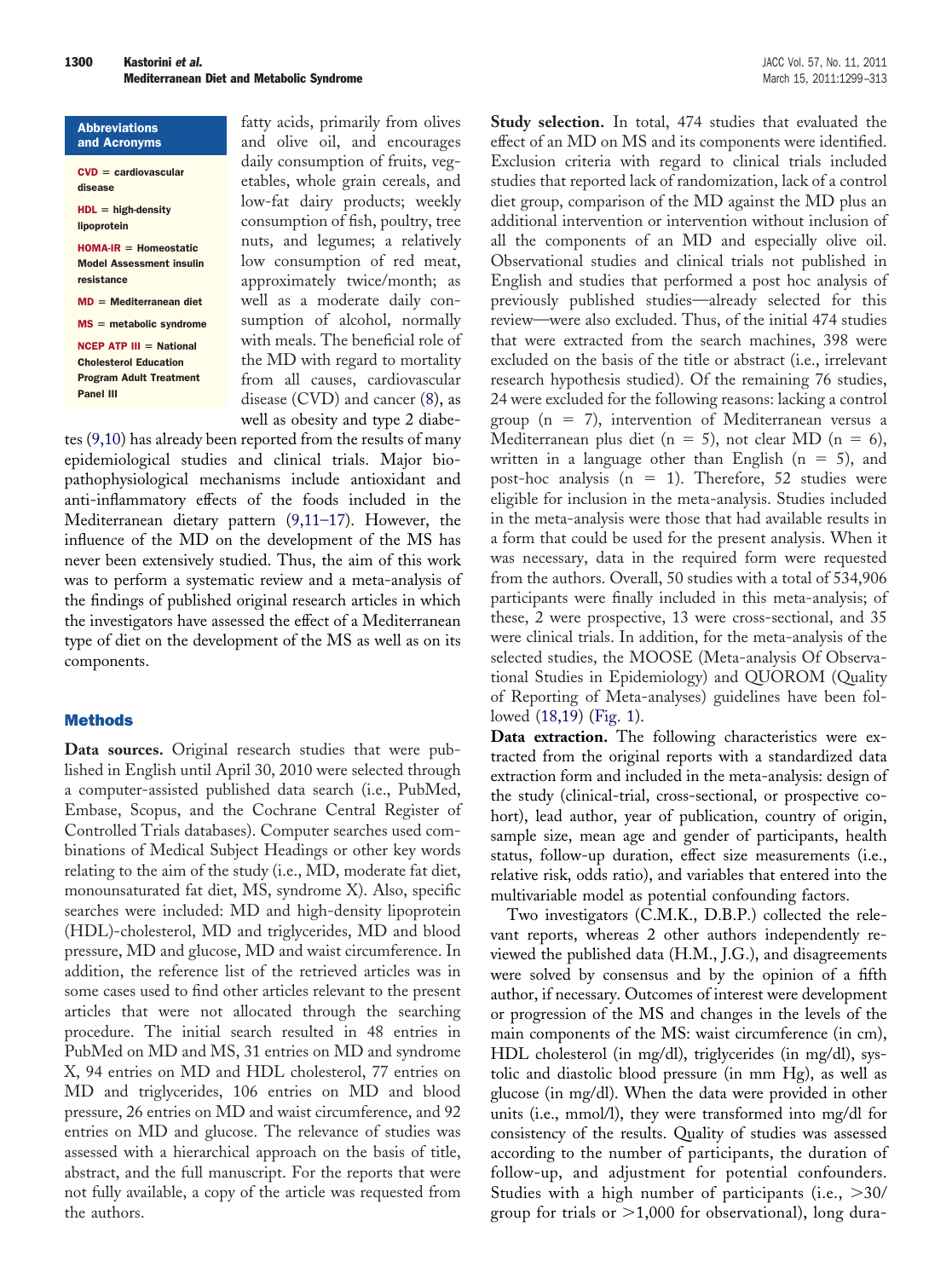tion of follow-up ( $>3$  months for trials or  $>1$  year for observational), and adjustment for confounding factors (including demographic, anthropometric, and traditional risk factors) were considered to be of high quality. The characteristics of the studies and the diet regimens are shown in Tables 1 and 2.

**Statistical analysis.** Random effects meta-analysis of the selected studies was applied on the basis of within-study comparisons, thereby avoiding any biases being caused by methodological differences between studies. Each study was represented by a dummy variable, and the use of a randomeffects model was possible, because standard errors of the point estimates within studies were provided by the investigators. With regard to the analysis for the MS, each data point consisted of adherence to the MD and the odds ratio or the relative risk (hazard ratio) of having the MS. The estimated models used as dependent variables the (eventual) presence or absence of MS. With regard to the analysis for the components of the syndrome, each data point consisted of adherence to the MD and the difference in mean values and SD, of the group closer to the MD and the group away from the diet for epidemiological studies, while for clinical trials of the difference in mean values and SD after the intervention and at baseline, in the intervention and the control group. The validity of the models was examined with the influence of each separate data point (i.e., study) on the estimated regression coefficients. The latter was assessed with the use of Cook's distance to detect possible outliers. Heterogeneity was assessed with Cochran's  $Q$  and  $I^2$  $(I^2)$  ranges between 0% and 100%, with lower values representing less heterogeneity) and evaluated with the chisquare test. To examine the source of heterogeneity, sensitivity analyses were performed according to some characteristics of the studies, such as: country of origin (Mediterranean or not), follow-up time (below or above the median of the clinical trials [i.e., 3 months]), number of participants in clinical trials (below or above the median size [i.e., 66 participants]), recommendation regarding physical activity (yes or no), and quality of intervention (i.e., clinical trials with  $>$ 30 participants and duration of follow-up  $>$ 3 months or not). To assess the presence of publication bias, the "funnel plot" was tested. All statistical calculations were performed in NCSS 2004 software (Number Cruncher Statistical Systems, Kaysville, Utah).

### Results

Sample sizes of the 15 observational studies that were included in the meta-analysis varied between 328 and 497,308 and, for the 35 clinical trials, varied between 8 and 1,224 participants; 35 of the selected studies were conducted in Mediterranean populations, 6 were performed in U.S. populations [\(20–25\)](#page-13-6), 7 were performed in northern European populations [\(26–32\)](#page-13-7), 1 was performed in a European population (Mediterranean and non-Mediterranean) [\(33\)](#page-13-8), and 1 was performed in an Australian population [\(34\)](#page-13-9).

**MD and MS.** Eight studies with 10,399 subjects evaluated the role of the MD on the development or progression of the MS. Five of these 8 studies [\(35–39\)](#page-13-10) reported a beneficial effect of compliance with the MD, as compared with the control diet (i.e., low-fat diet or usual care) or with low adherence to the Mediterranean dietary pattern. Overall, adherence to the MD was associated with a beneficial effect with regard to the MS in 2 of 2 clinical trials, in 1 of 2 prospective studies, and in 2 of 4 cross-sectional studies, as compared with lower compliance with this pattern or with a control diet (i.e., low-fat diet or usual care) (Fig. 2). The combined effect of both clinical trials and prospective studies was highly protective (log-hazard ratio =  $-0.69$ , 95% CI:  $-1.24$  to  $-1.16$ ), whereas the combined effect of cross-sectional studies was not significant (log-odds ratio -  $-0.16$ , 95% CI:  $-0.49$  to 0.17). No publication bias was observed as indicated by the funnel plot (not presented here).

**MD and MS components. WAIST CIRCUMFERENCE LEVELS.** Three cross-sectional studies [\(20,33,40\)](#page-13-6) reported a beneficial effect of close adherence to the MD, as compared with low adherence (Table 3). Heterogeneity of the effect measures regarding waist circumference was observed [Cochran's Q - 628.32(4), p < 0.001, I<sup>2</sup> = 99.4%]. Moreover, 11 clinical trials with 1,646 subjects (997 assigned to an MD, and 669 assigned to a control diet) evaluated the role of adherence to the MD on waist circumference. Overall, adherence to the MD was associated with a beneficial effect with regard to waist circumference as compared with the control diet (Table 4); but, it should be noted that the previous finding was mainly attributed to 1 study [\(21\)](#page-13-11) that found a beneficial effect of the MD, as compared with the control diet. No significant heterogeneity of the effect measures regarding waist circumference [Cochran's  $Q = 8.23(13), p = 0.83, I^2 = \sim 0\%$  was observed.

**LIPIDS LEVELS.** Three studies [\(14,20,40\)](#page-13-12) reported a beneficial effect of close adherence to the MD on HDL cholesterol levels, as compared with low adherence. Overall, adherence to the MD was associated with higher HDL-cholesterol levels as compared with the control diet (Table 3). Heterogeneity of the effect measures was observed [Cochran's Q  $= 52.78(6)$ , p < 0.001, I<sup>2</sup> = 88.6%]. Moreover, 29 clinical trials with 3,822 subjects (2,202 assigned to an MD, and 1,903 assigned to a control diet) examined the effect of adherence to the MD on HDL-cholesterol. Seven studies [\(31,39,41–45\)](#page-13-13) reported a beneficial effect of an MD, as compared with the control diet, whereas 2 studies reported a beneficial effect of a high saturated fat diet as compared with the MD [\(46,47\)](#page-13-14). Overall, adherence to the MD was associated with higher HDL-cholesterol levels as compared with the control diet (Table 4). Heterogeneity of the effect measures was observed [Cochran's Q = 109.99(40), p  $<$ 0.001,  $I^2 = 63.6\%$ ].

Concerning triglycerides, 3 observational studies [\(14,40,48\)](#page-13-12) reported a beneficial effect of MD, as compared with low adherence to this traditional pattern. Overall, adherence to the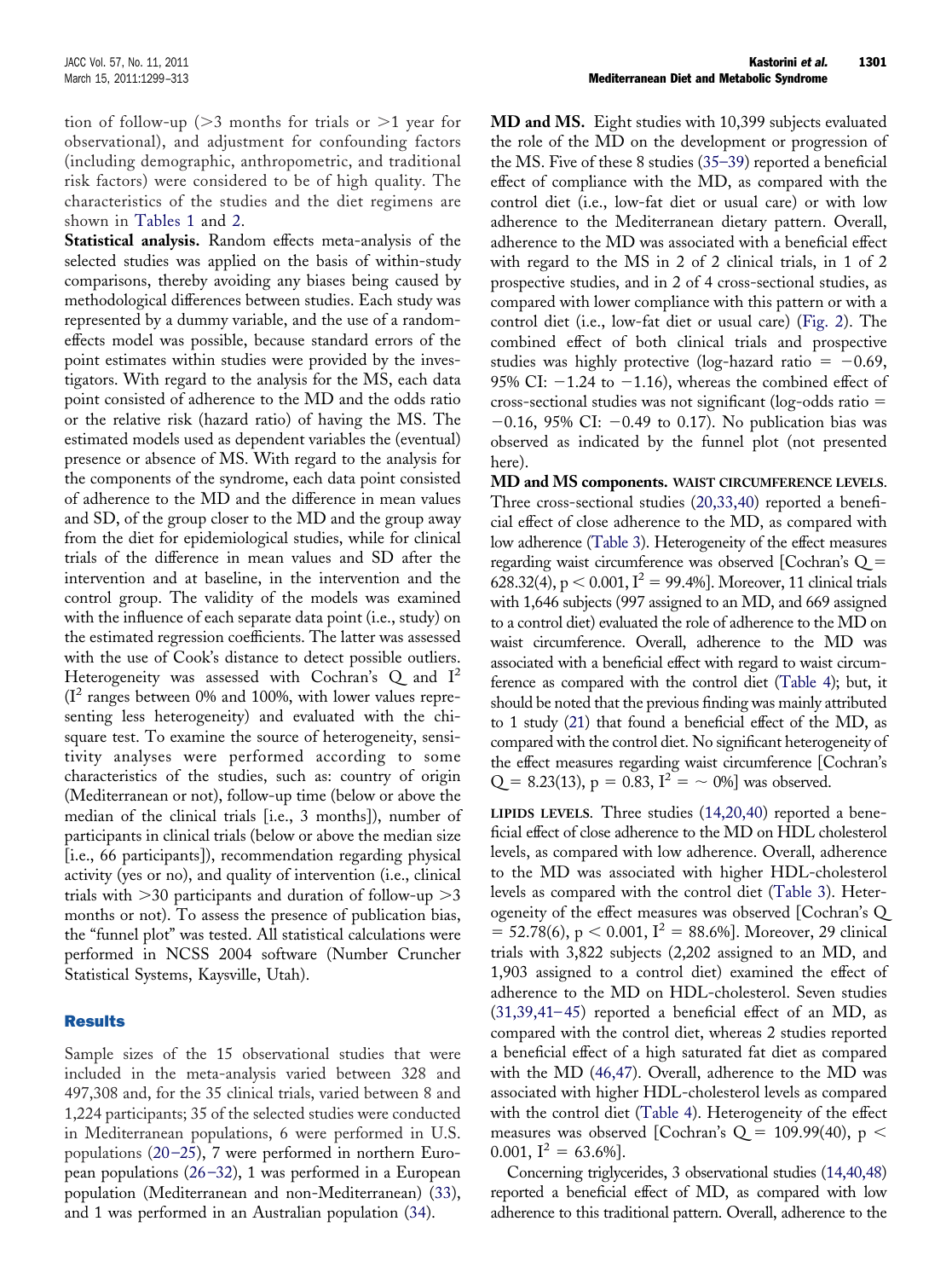| Table 1                              |                                      |                 |                     |                              | Characteristics of Observational Studies That Evaluated Effect of MD on Development of MS and/or its Components |                          |                                                                                                                    |
|--------------------------------------|--------------------------------------|-----------------|---------------------|------------------------------|-----------------------------------------------------------------------------------------------------------------|--------------------------|--------------------------------------------------------------------------------------------------------------------|
| First Author (Ref. #)                | <b>Country, Year</b>                 | $\mathsf{n}$    | Age (yrs), Sex      | <b>Health Status</b>         | <b>MD Assessment Tool</b>                                                                                       | <b>MS</b>                | <b>Adjustments</b>                                                                                                 |
| Prospective studies ( $n = 2$ )      |                                      |                 |                     |                              |                                                                                                                 |                          |                                                                                                                    |
| Tortosa et al. (35)                  | <b>Spain, 2007</b>                   | 2,563           | 20-90, M/F          | No CVD risk factors          | <b>MDS</b>                                                                                                      | <b>IDF</b>               | Age, sex, PA, smoking, total energy intake                                                                         |
| Rumawas et al. (25)                  | U.S., 2009                           | 1,932           | <b>Mean 54, M/F</b> | Without DM Free of MS        | <b>MSDPS</b>                                                                                                    | <b>NCEP ATP III</b>      | Age, sex, BMI at baseline energy intake, smoking,<br><b>BMI</b> change                                             |
| Cross-sectional studies ( $n = 14$ ) |                                      |                 |                     |                              |                                                                                                                 |                          |                                                                                                                    |
| Psaltopoulou et al. (17)             | Greece, 2004                         | 20,343          | 20-86, M/F          | <b>Without hypertension</b>  | <b>MDS</b>                                                                                                      |                          | Age, sex, place of residence, education, BMI,<br>waste-to-hip ratio, energy, PA                                    |
| Panagiotakos et al. (38)             | Greece, 2004                         | 2,282           | $>18$ , M/F         | <b>General population</b>    | <b>MDS</b>                                                                                                      | <b>NCEP ATP III</b>      | Age, sex, PA, education, smoking, apoA1, apoB, WBC,<br>LDL, CRP, Lp-a, homocysteine, fibrinogen, amyloid A         |
| Chrysohoou et al. (14)               | Greece, 2004                         | 3,042           | $>18$ , M/F         | <b>General population</b>    | <b>MedDietScore</b>                                                                                             |                          |                                                                                                                    |
| Mantzoros et al. (20)                | U.S., 2006                           | 987             | $30-55$ , F         | <b>Diabetic Women</b>        | <b>MDS</b>                                                                                                      |                          |                                                                                                                    |
| Alvarez-Leon et al. (66)             | <b>Spain Canary</b><br>Islands, 2006 | 578             | $>18$ , M/F         | <b>General population</b>    | Specific 10-item score                                                                                          | <b>NCEP ATP III</b>      | Age, sex, PA, education, smoking, BMI, diet in the<br>past 12 months, energy intake                                |
| Bach-Faig et al. (67)                | <b>Spain, 2006</b>                   | 328             | 18-75, $M/F$        | <b>General population</b>    | MDS or score by<br>Sanchez-Villegas et al. (77)                                                                 |                          |                                                                                                                    |
| Tzima et al. (40)                    | <b>Greece, 2007</b>                  | 1,762           | $>18$ , M/F         | Overweight and obese         | <b>MedDiet Score</b>                                                                                            |                          |                                                                                                                    |
| Panagiotakos et al. (52)             | <b>Greece, 2007</b>                  | 3,042           | $>18$ , M/F         | <b>General population</b>    | <b>MedDiet Score</b>                                                                                            |                          |                                                                                                                    |
| di Giuseppe et al. (68)              | Italy, 2008                          | 522             | 18-96, $M/F$        | <b>General population</b>    | <b>MAI</b>                                                                                                      |                          |                                                                                                                    |
| Nunez-Cordoba et al. (50)            | <b>Spain, 2008</b>                   | 9,408           | 20-90, M/F          | <b>University graduates</b>  | <b>MDS</b>                                                                                                      |                          |                                                                                                                    |
| Esposito et al. (69)                 | Italy, 2009                          | 901             | $35-70$ , M/F       | <b>Type 2 Diabetes</b>       | <b>MDS</b>                                                                                                      |                          |                                                                                                                    |
| Romaguera et al. (33)                | Europe, 2009                         | 497,308         | 25-70, M/F          | <b>General population</b>    | <b>MDS</b>                                                                                                      |                          |                                                                                                                    |
| Babio et al. (36)                    | <b>Spain, 2009</b>                   | 808 (prior CVD) | <b>Mean 67, M/F</b> | <b>Prior CVD</b>             | 14-point questionnaire                                                                                          | <b>NCEP ATP III</b>      | Age, sex, PA, smoking, energy intake                                                                               |
| Doupis et al. (70)                   | Greece, 2009                         | 832             | $17-39. M$          | Healthy young, navy recruits | <b>MedDiet Score</b>                                                                                            | <b>IDF, NCEP ATP III</b> | Age, smoking, PA, marital status, coffee<br>consumption, family history of DM and CHD,<br>biochemical measurements |

Observational studies (n = 16).

apo = apolipoprotein; BMI = body mass index; CHD = coronary heart disease; CVD = cardiovascular disease; DM = diabetes mellitus; IDF = definition of the MS according to the International Diabetes Federation [\(76\)](#page-14-8); LDL = low adequacy index [\(74\)](#page-14-9); MD = Mediterranean diet; MDS = Mediterranean diet scale (range 0 to 9) [\(71\)](#page-14-10); MedDietScore = Mediterranean diet score (range 0 to 55) [\(72\)](#page-14-11); MS = metabolic syndrome; MSDPS = Mediterranean style dietary p of the metabolic syndrome according to the National Cholesterol Education Program Adult Treatment Panel III [\(75\)](#page-14-13); PA = physical activity.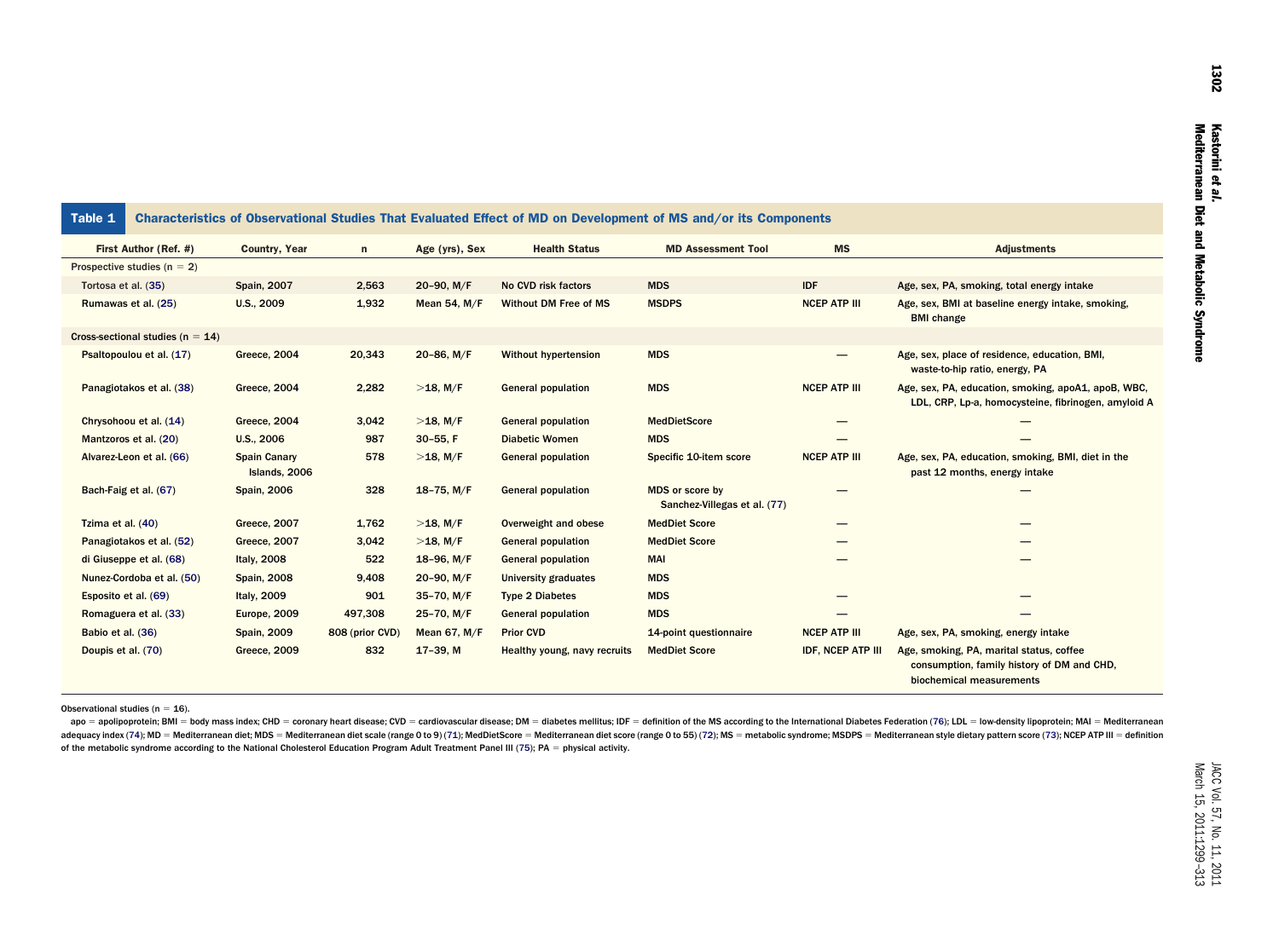Table 2 Characteristics of Clinical Trials That Evaluated Effect of MD on Development of MS and/or Its Components

|                                                            |                     | <b>Sample Size</b><br><b>Control</b> |                      |                                                |                                                                                                                                                                                                                   |                                           |                        |
|------------------------------------------------------------|---------------------|--------------------------------------|----------------------|------------------------------------------------|-------------------------------------------------------------------------------------------------------------------------------------------------------------------------------------------------------------------|-------------------------------------------|------------------------|
| First Author (Ref. #)                                      | Country, Year       | Intervention                         | Age (yrs), Sex       | <b>Health Status</b>                           | <b>MD</b> Intervention                                                                                                                                                                                            | <b>Duration</b>                           | <b>MS, Adjustments</b> |
| Barzi et al. (48)<br>Use of cross-sectional, baseline data | Italy, 2003         | 11,246<br>2,811<br>2,811             | 19-90, M/F           | <b>Post-MI patients</b>                        |                                                                                                                                                                                                                   |                                           |                        |
| De Lorgeril et al. (64)                                    | <b>France, 1994</b> | 605<br>303<br>302                    | $<$ 70, M/F          | Post-MI                                        | Bread, root and green vegetables, fish, less red meat,<br>daily fruits intake, fats replaced with margarine<br>supplied by the study                                                                              | 5 yrs                                     |                        |
| Castro et al. (62)                                         | <b>Spain, 2000</b>  | 22<br>22<br>22                       | Mean 23, M           | <b>Healthy</b><br>normolipidemic               | 15% Pro, 45% CHO, 40% fat (10% SF, 22% MUFA,<br>8% PUFA), chol 285-300 mg                                                                                                                                         | 4 weeks*3                                 |                        |
| Mc Manus et al. (21)                                       | U.S., 2001          | 101<br>51<br>50                      | $18-70$ , M/F        | Overweight and<br>obese, no chronic<br>disease | 35% energy from fat, SF 5%, MUFA 15%-20%, PUFA<br>10%, Pro 15-20%, CHO 45%-50%, chol <200 mg,<br>fiber $25g$                                                                                                      | 18 months                                 |                        |
| Perez-Jimenez et al. (59)                                  | Spain, 2001         | 59<br>59<br>59                       | $30$<br>Mean 23, M/F | <b>Healthy young</b>                           | 15% Pro, 47% CHO, 38% fat (<10% SFA, 22% MUFA,<br><b>6% PUFA)</b>                                                                                                                                                 | 28 days $*3$                              |                        |
| Fuentes et al. (57)                                        | Spain, 2001         | 22<br>22<br>22                       | $18-65$ , M          | Hypercholesterolemic                           | 5% Pro, 47% CHO, 38% fat (<10% SFA, 22% MUFA,<br>75% of which from extra virgin olive oil,<br><b>6% PUFA)</b>                                                                                                     | $28$ days $*3$                            |                        |
| Singh et al. (26)                                          | <b>UK, 2002</b>     | 56<br>18<br>18                       | 57-80, M/F           | <b>Healthy older subjects</b>                  | Increase fruits and vegetables, red meat replaced by<br>poultry and fish, butter and cream replaced by<br>margarine and use of olive oil                                                                          | 6 weeks                                   |                        |
| Jula et al. $(16)$                                         | Finland, 2002       | 120<br>60<br>60                      | $38-64$ , M          | Hypercholesterolemic                           | Energy intake from SF plus trans fat $\leq$ 10%, replace<br>with MUFA and PUFA, chol <250 mg, increase<br>intake of fruits, vegetables, soluble fiber                                                             | 12 weeks                                  |                        |
| Esposito et al. (41)                                       | Italy, 2003         | 120<br>60<br>60                      | $20-46, F$           | Pre-menopausal and<br>obese                    | CHO: 50%-60%, Pro: 15-20%, FAT: <30%, SF: <10%,<br>MUFA: 10%-15%, PUFA: 5%-8%,<br>Fiber: 18 g/1,000 kcal                                                                                                          | 2 yrs                                     |                        |
| Sondergaard et al. (27)                                    | Denmark, 2003       | 131<br>63<br>68                      | 18-80, $M/F$         | IHD,<br>hypercholesterolemic                   | >600 g of fruits and vegetables daily, reduce intake of<br>fat, eat fatty fish at least once a week, eat bread<br>and cereals, and to replace refined, hard, animal<br>margarine products with canola oil         | 1 <sub>yr</sub>                           |                        |
| Toobert et al. (22)                                        | U.S., 2003          | 279<br>116<br>163                    | $<$ 75, F            | Post-menopausal with<br><b>DM</b>              | Increase: bread, root vegetables, green vegetables,<br>legumes, fish, poultry, fruit, olive oil, canola oil,<br>commercially available olive oil-canola oil-based<br>margarine. Decrease: red meat, butter, cream | 6 months                                  |                        |
| Rodriguez-Villar et al. (55)                               | <b>Spain, 2003</b>  | 22<br>22<br>22                       | Mean 61, M/F         | Type 2 diabetes                                | 15% Pro, 40% CHO, 40% fat, <10% SF, 25% MUFA,<br>olive oil: 25% energy)—only whole grain products.<br>Limitation of red meat, eggs, whole fat dairy products,<br>emphasis on vegetables and fish                  | 6 weeks<br>6 weeks                        |                        |
| Piers et al. (34)                                          | Australia, 2003     | 8<br>8<br>8                          | 24-49, M             | Overweight and obese                           | Olive oil, nuts, avocados 41.9% CHO, 40.1% fat<br>(11% SF, 22.3% MUFA), fiber 3.4 g/MJ                                                                                                                            | 4 weeks<br>4 weeks                        |                        |
| Fernandez de la Puebla et al. (61)                         | <b>Spain, 2003</b>  | 34<br>34<br>34                       | 18-63, M             | Hypercholesterolemic                           | 15% Pro, 47% CHO, 38% fat (<10% SFA, 22% MUFA,<br>75% of which from olive oil, 6% PUFA)                                                                                                                           | $28$ days $*3$                            |                        |
| Ambring et al. (28)                                        | <b>Sweden, 2004</b> | 22<br>22<br>22                       | $31-51$ , M/F        | <b>Healthy subjects</b>                        | 2 $\times$ dietary fiber, 3 $\times$ more PUFA and $\omega$ -3, less than<br>one-half of the SF, 3× less cholesterol and 35%<br>decrease in glycemic index, 2 g/day sterol esters,<br>10 $g$ of alcohol/day       | 4 weeks<br>4 weeks<br>4 weeks<br>Wash out |                        |

1303

(Continued on next page)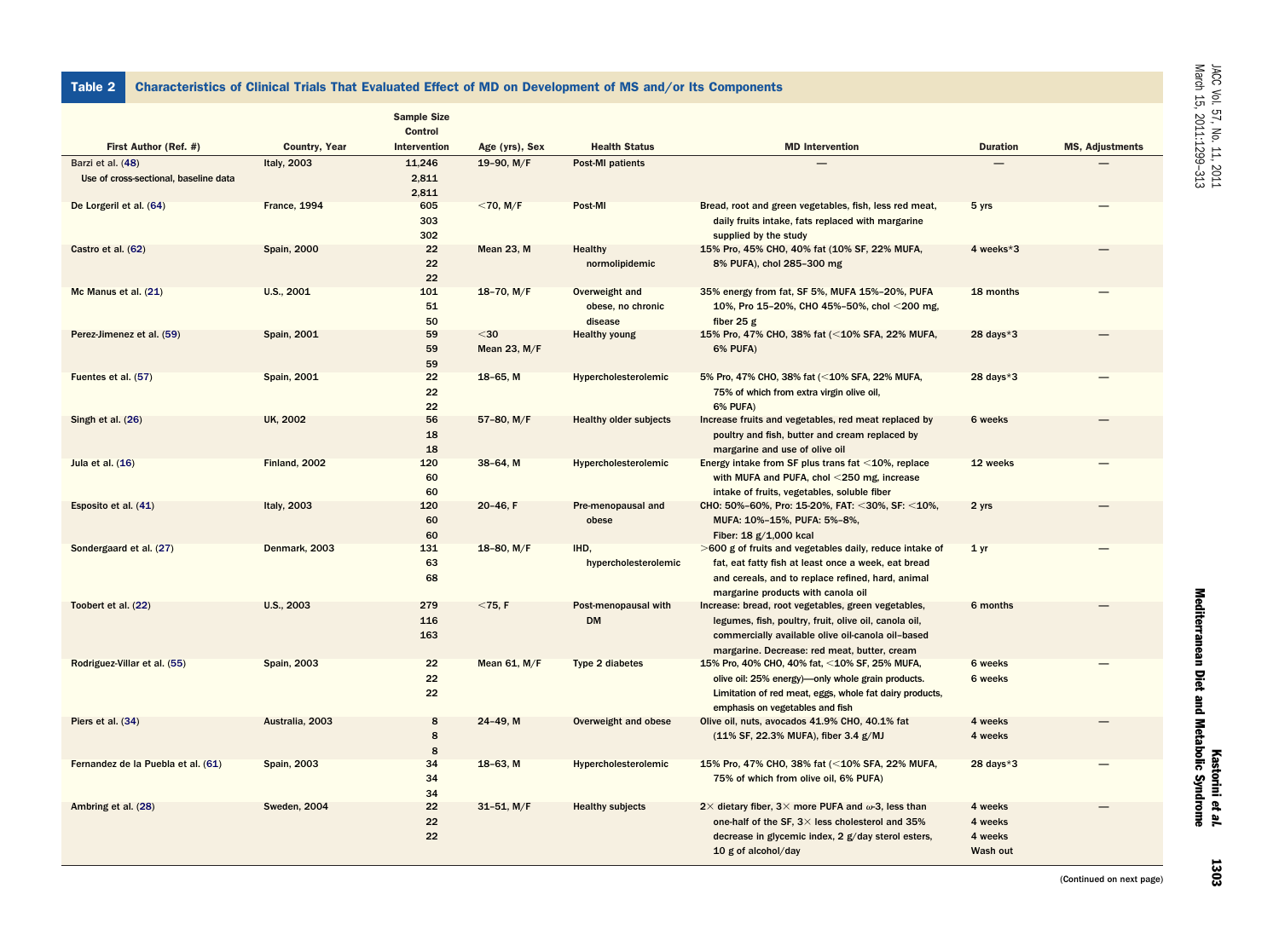#### Table 2 **Continued**

|                            |                     | <b>Sample Size</b><br><b>Control</b> |                           |                                         |                                                                                                                                                                                                                                                                                                                                                                               |                                              |                                                                                      |
|----------------------------|---------------------|--------------------------------------|---------------------------|-----------------------------------------|-------------------------------------------------------------------------------------------------------------------------------------------------------------------------------------------------------------------------------------------------------------------------------------------------------------------------------------------------------------------------------|----------------------------------------------|--------------------------------------------------------------------------------------|
| First Author (Ref. #)      | Country, Year       | Intervention                         | Age (yrs), Sex            | <b>Health Status</b>                    | <b>MD</b> Intervention                                                                                                                                                                                                                                                                                                                                                        | <b>Duration</b>                              | <b>MS, Adjustments</b>                                                               |
| Gerhard et al. (23)        | U.S., 2004          | 11<br>11<br>11                       | Mean 50.4,<br>M/F         | Type 2 diabetes                         | High-MUFA: 40% fat (26% MUFA), 45% CHO                                                                                                                                                                                                                                                                                                                                        | 6 weeks<br>6 weeks<br>6-12 weeks<br>Wash out |                                                                                      |
| Bravo-Herrera et al. (47)  | <b>Spain, 2004</b>  | 41<br>41<br>41                       | Mean 23.4,<br>M/F         | <b>Healthy young</b>                    | 15% Pro, 47% CHO, 38% fat (<10% SFA,<br>22% MUFA-80% from virgin olive oil, 6% PUFA)                                                                                                                                                                                                                                                                                          | $28$ days $*3$                               |                                                                                      |
| Esposito et al. (39)       | Italy, 2004         | 180<br>90<br>90                      | <b>Mean 44, M/F</b>       | <b>MS</b>                               | At least 250-300 g fruits, 125-150 g vegetables,<br>25-50 g walnuts, 400 g whole grains, increase<br>consumption of olive oil<br>CHO: 50%-60%, Pro: 15%-20%, FAT: <30%,<br>$SF: < 10\%$ , Chol: <300 g/day                                                                                                                                                                    | 2 yrs                                        | NCEP ATP III age, sex,<br>body weight<br>change, drug use,<br>associated<br>diseases |
| Gomez et al. (46)          | <b>Spain, 2005</b>  | 16<br>16<br>16                       | $30$<br><b>Mean 21, M</b> | <b>Healthy</b><br>normolipidemic        | 15% Pro, 47% CHO, 38% fat (<10% SFA, 22% MUFA,<br>75% of which from extra virgin olive oil, 6% PUFA)                                                                                                                                                                                                                                                                          | $28$ days $*3$                               |                                                                                      |
| Vincent-Baudry et al. (56) | <b>France, 2006</b> | 212<br>110<br>102                    | $18-70$ , M/F             | <b>Moderate CVD risk</b>                | Nuts, whole meal bread, cereals, raw and cooked<br>fruits and vegetables, legumes, olive oil as the<br>main source of fat, fish 4×/week, red meat<br>1 time/week, sheep and poultry the main source of<br>meat, cheeses mainly from sheep and goat, alcohol<br>1 glass for women, 2 glasses for men<br>(FAT 35%-38%, MUFA: 50%, PUFA: 25%, SF: 25%,<br>$25$ g fiber)          | 3 months                                     |                                                                                      |
| Michalsen et al. (29)      | Germany, 2006       | 101<br>53<br>48                      | Mean 59.4,<br>M/F         | <b>Established and</b><br>treated CAD   | >5 fruits and vegetables/day, emphasis on root and<br>green vegetables, >2 portions fatty fish/week,<br>whole grains, flaxseed and nuts recommended,<br>3 servings/week meat replaced by poultry, fish or<br>vegetarian dishes, olive oil, canola oil mainly,<br>walnut and flaxseed oil for some dishes, margarine<br>discouraged, modest red wine consumption with<br>meals | 1 <sub>yr</sub>                              |                                                                                      |
| Bellido et al. (58)        | <b>Spain, 2006</b>  | 20<br>20<br>20                       | Mean 23, M                | <b>Healthy young</b>                    | 15% Pro, 47% CHO, 38% fat (<10% SFA, 22%<br>MUFA-80% from virgin olive oil, 6% PUFA)                                                                                                                                                                                                                                                                                          | 28 days $*3$                                 |                                                                                      |
| Estruch et al. (42)        | <b>Spain, 2006</b>  | 772<br>257<br>257,258                | 55-80, M/F                | <b>High CVD risk</b>                    | Instructions to increase the 14-item Mediterranean score<br>MD-virgin olive oil: free provision of olive oil<br>MD-mixed nuts: free provision of nuts                                                                                                                                                                                                                         | 3 months                                     |                                                                                      |
| Paniagua et al. (53)       | <b>Spain, 2007</b>  | 11<br>11<br>11                       | $35-75$ , M/F             | Obese and type 2<br>diabetes            | 15% Pro, 47% CHO, 38% fat 9% SFA, 23% MUFA-<br>75% from extra virgin olive oil, 6% PUFA)                                                                                                                                                                                                                                                                                      | 28 days $*3$                                 |                                                                                      |
| Lindeberg et al. (32)      | <b>Sweden, 2007</b> | 29<br>15<br>14                       | Pal 67<br>Med 57, M       | <b>IHD and Glu</b><br>intolerance or DM | Whole-grain cereals, low-fat dairy products, potatoes,<br>legumes, vegetables, fruits, fatty fish and refined<br>fats rich in monounsaturated fatty acids and alpha-<br>linolenic acid                                                                                                                                                                                        | 3 months                                     |                                                                                      |

(Continued on next page)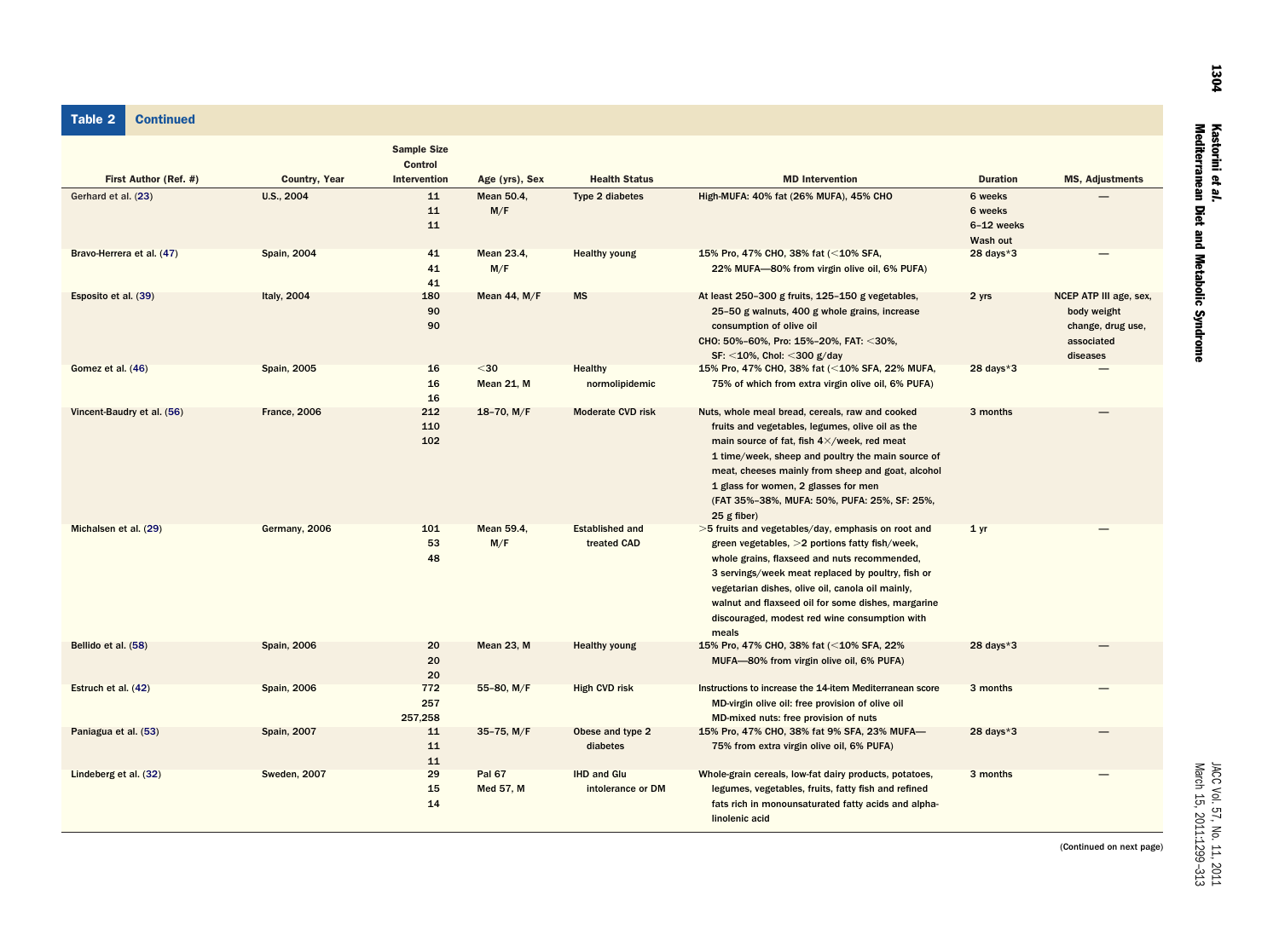Table 2 **Continued** 

|                            |                       | <b>Sample Size</b><br><b>Control</b> |                 |                                          |                                                                                                                                                                                                                                                                                                                                                                                                                 |                 |                                                                         |
|----------------------------|-----------------------|--------------------------------------|-----------------|------------------------------------------|-----------------------------------------------------------------------------------------------------------------------------------------------------------------------------------------------------------------------------------------------------------------------------------------------------------------------------------------------------------------------------------------------------------------|-----------------|-------------------------------------------------------------------------|
| First Author (Ref. #)      | <b>Country, Year</b>  | Intervention                         | Age (yrs), Sex  | <b>Health Status</b>                     | <b>MD</b> Intervention                                                                                                                                                                                                                                                                                                                                                                                          | <b>Duration</b> | <b>MS, Adjustments</b>                                                  |
| Perez-Martinez et al. (60) | <b>Spain, 2007</b>    | 16<br>16<br>16                       | M               | Healthy                                  | 15% Pro, 47% CHO, 38% fat, <10% SF, 24% MUFA,<br>4% PUFA                                                                                                                                                                                                                                                                                                                                                        | 4 weeks*3       |                                                                         |
| Salas-Salvado et al. (37)  | <b>Spain, 2008</b>    | 1,224<br>422<br>419/423              | Older, M/F      | <b>High CVD risk</b>                     | Instructions to increase the 14-item Mediterranean score<br>MD-virgin olive oil: free provision of olive oil<br>MD-mixed nuts: free provision of nuts                                                                                                                                                                                                                                                           | 1 <sub>yr</sub> | NCEP ATP III age, sex,<br>baseline obesity<br>status, weight<br>changes |
| Papadaki and Scott (31)    | Scotland, 2008        | 72<br>19<br>53                       | 25-55, F        | Healthy                                  | The intervention aimed depending on participants<br>current dietary intake to encourage by e-mail to<br>attempt increasing the consumption of vegetables,<br>fruits-nuts-seeds, legumes, and MUFA/SFA ratio                                                                                                                                                                                                     | 6 months        |                                                                         |
| Tuttle et al. (24)         | U.S., 2008            | 101<br>50<br>51                      | Mean 58,<br>M/F | Post-MI                                  | Omega-3 (>0.75% kcal), MUFA (20%-25% kcal);<br>emphasis on the increased consumption of cold<br>water fish $(3-5\times$ /week), oils from olives, canola,<br>and soybeans                                                                                                                                                                                                                                       | 2 yrs           |                                                                         |
| Shai et al. (49)           | Israel, 2008          | 322<br>104,109<br>109                | 40-65, M/F      | <b>Moderately obese</b>                  | 1,500 kcal for women, 1,800 kcal for men, $\leq$ 35% fat,<br>30-45 g of olive oil and $\leq$ 20 g nuts daily<br>Rich in vegetables, low in red meat with poultry and<br>fish replacing beef and lamb                                                                                                                                                                                                            | 2 yrs           |                                                                         |
| Rallidis et al. (51)       | <b>Greece, 2009</b>   | 90<br>44<br>46                       | $<$ 70, M/F     | Abdominal obesity no<br><b>CVD or DM</b> | Daily consumption of whole wheat grains and<br>products, 2-3 portions of low-fat dairy, 2 salads<br>(1 of which should contain $>$ 2 tomatoes), $>$ 3 fruits,<br>concentrated fruit juice without preservatives, 5 ml<br>olive oil-based margarine, extra virgin olive oil as<br>the main source of fat, 45 ml, 6 whole raw<br>almonds, 150 ml red wine, $>1$ portion of<br>fish/week, <1 portion red meat/week | 2 months        |                                                                         |
| Buscemi et al. (63)        | Italy, 2009           | 20<br>10<br>10                       | 30-50, F        | Overweight and<br>obese                  | MD: fatty fish 3 servings/week, unrefined grain,<br>nuts (15 g/day), legumes (40 g/day), red wine<br>$(1$ glass/day)-80 g Pro                                                                                                                                                                                                                                                                                   | 2 months        |                                                                         |
| Bos et al. (30)            | the Netherlands, 2009 | 60<br>20<br>20                       | 40-65, $M/F$    | No DM, with mild<br>abdominal obesity    | Rich in extra virgin olive oil higher intake of vegetables<br>(250 g MD, 200 g high-MUFA diet) fruits (3 MD,<br>1 high-MUFA diet), lower intake of dairy products<br>(224 g MD, 360 g high-MUFA diet, red meat<br>(64 g MD, 84 g high-MUFA diet)                                                                                                                                                                | 2 months        |                                                                         |
| Esposito et al. (43)       | Italy, 2009           | 215<br>107<br>108                    | $30-75$ , M/F   | Overweight<br>New DM                     | 50% from complex CHO, >30% fat, 30-50 g from<br>olive oil. Diet rich in vegetables and whole grains,<br>low in red meat, which was replaced with poultry<br>and fish                                                                                                                                                                                                                                            | 4 yrs           |                                                                         |
| Athyros et al. (44)        | Greece, 2009          | 150<br>50<br>50                      | Mean 55,<br>M/F | <b>Mildly</b><br>hypercholesterolemic    | 7-day menus that incorporated the salient<br>characteristics of the MD                                                                                                                                                                                                                                                                                                                                          | 4 months        |                                                                         |
| Elhayany et al. (45)       | Israel, 2009          | 179<br>55<br>63,61                   | $30-65$ , M/F   | Overweight with DM                       | TM: 20% Pro, 50% CHO, 30% fat, 7% SF, 10% MUFA,<br>12% PUFA, fiber 30 g<br>LCM: 20% Pro, 35% CHO, 45% fat, 7% SF,<br>23% MUFA, 15% PUFA, fiber 30 g                                                                                                                                                                                                                                                             | 1 <sub>yr</sub> |                                                                         |

Clinical trials (n  $= 36$ ).

chol = cholesterol; CHO = carbohydrates; IHD = ischemic heart disease; LCM = low-carbohydrate Mediterranean diet; MI = myocardial infarction; MUFA = monounsaturated fatty acids; Pro = protein; PUFA = polyunsaturated fatty fatty acids; TM  $\,=\,$  traditional Mediterranean diet; other abbreviations as in Table 1.

1305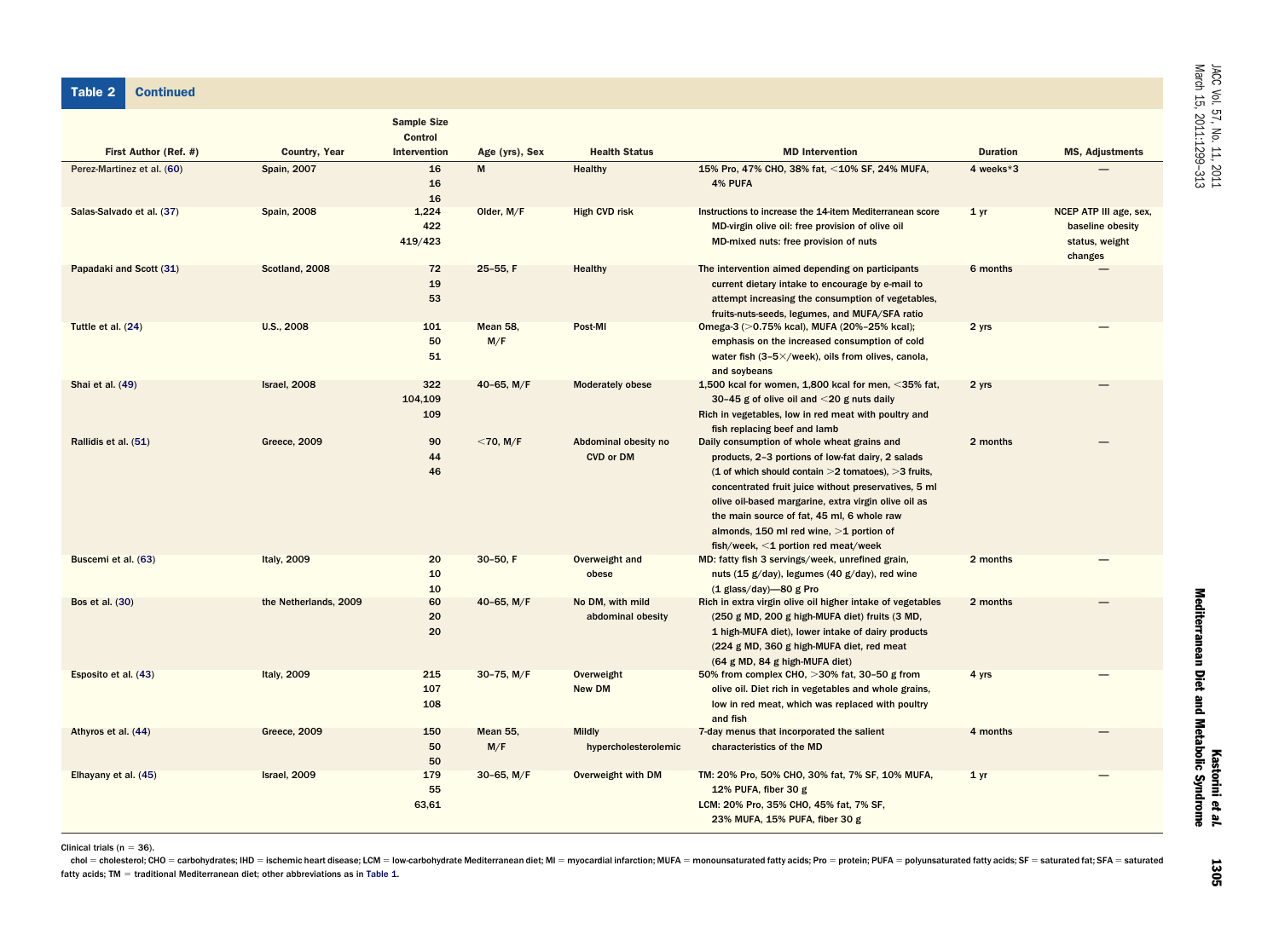### Table 3 Results From Observational Studies That Evaluated the Effect of MD on Components of MS

|                                                       | <b>Waist Circumference</b>       | <b>HDL Cholesterol</b>  | <b>Triglycerides</b>                                | <b>Systolic BP</b>                              | <b>Diastolic BP</b>             | Glucose                           |                                |
|-------------------------------------------------------|----------------------------------|-------------------------|-----------------------------------------------------|-------------------------------------------------|---------------------------------|-----------------------------------|--------------------------------|
| First Author (Ref. #)                                 | (cm)                             | (mg/dl)                 | (mg/dl)                                             | (mm Hg)                                         | (mm Hg)                         | (mg/dl)                           | <b>HOMA-IR</b>                 |
| <b>Cross-sectional studies</b>                        |                                  |                         |                                                     |                                                 |                                 |                                   |                                |
| Chrysohoou et al. (14), men                           |                                  | 3.00 (1.46 to 4.54)     | $-7.00$ ( $-15.76$ to 1.76)                         | $-4.00$ (-6.09 to $-1.91$ )                     | $-3.00$ ( $-4.35$ to $-1.65$ )  | $-3.00$ (-6.40 to 0.40)           |                                |
| Chrysohoou et al. (14), women                         |                                  | 5.00 (3.58 to 6.42)     | $-8.00$ ( $-15.53$ to $-0.47$ )                     | $-9.00$ ( $-11.28$ to $-6.72$ )                 | $-5.00$ (-6.30 to $-3.70$ )     | $-3.00$ ( $-6.40$ to 0.40)        |                                |
| Mantzoros et al. (20)                                 | $-5.30$ ( $-8.15$ to $-2.45$ )   | $2.70(0.01.$ to 5.39)   | $-26.30$ ( $-56.75$ to 4.15)                        |                                                 |                                 |                                   |                                |
| Bach-Faig et al. (67)                                 |                                  | 3.44 ( $-0.91$ to 7.79) | $-7.03$ ( $-23.17$ to 9.11)                         |                                                 |                                 |                                   |                                |
| Tzima et al. (40)                                     | $-24.2$ ( $-26.15$ to $-22.25$ ) | 2.30 (2.22 to 2.38)     | $-17.0$ ( $-18.85$ to $-15.15$ )                    | $-3.00$ (-3.18 to -2.82) -7.00 (-7.18 to -6.82) |                                 | $-6.00$ ( $-6.34$ to $-5.66$ )    | $-0.40$ ( $-0.42$ to $-0.38$ ) |
| Panagiotakos et al. (52),<br>diabetes mellitus or IFG |                                  |                         |                                                     |                                                 |                                 | $-23.00$ ( $-30.59$ to $-15.41$ ) | $-2.20$ ( $-2.50$ to $-1.90$ ) |
| Panagiotakos et al. (52)                              |                                  |                         |                                                     |                                                 |                                 | $-6.00$ ( $-7.24$ to $-4.76$ )    | $-0.40$ ( $-0.45$ to $-0.35$ ) |
| di Giuseppe et al. (68), men                          |                                  |                         |                                                     | $0.00$ (-6.45 to 6.45)                          | $0.00$ (-3.48 to 3.48)          | $2.00$ (-1.37 to 5.37)            |                                |
| di Giuseppe et al. (68), women                        |                                  |                         |                                                     | 9.00 (1.98 to 16.01)                            | 1.00 ( $-2.34$ to 4.34)         | $0.00$ (-3.05. to 3.05)           |                                |
| Nunez-Cordoba et al. (50)                             |                                  |                         |                                                     | 1.80 (0.96 to 2.64)                             | $0.50$ (-0.11 to 1.10)          |                                   |                                |
| Esposito et al. (69)                                  | $-0.70$ ( $-2.85$ to 1.45)       | $0.00$ (-1.61 to 1.61)  | $-8.86$ ( $-19.64$ to 1.92)                         |                                                 |                                 | 1.80 ( $-5.97$ to 9.57)           |                                |
| Barzi et al. (48)                                     |                                  | $0.60$ (-0.01 to 3.07)  | $-5.00$ ( $-9.39$ to $-0.61$ )                      |                                                 |                                 |                                   |                                |
| Romaguera et al. (33), men                            | $-0.80$ ( $-0.93$ to $-0.67$ )   |                         |                                                     |                                                 |                                 |                                   |                                |
| Romaguera et al. (33), women                          | $-1.60$ (-1.70 to -1.50)         |                         |                                                     |                                                 |                                 |                                   |                                |
| <b>Combined effect</b>                                | $-5.78(-7.26 \text{ to } -4.31)$ | 2.25 (1.15 to 3.34)*    | $-9.88$ (-16.05 to $-3.71$ )* -1.81 (-4.83 to 1.21) |                                                 | $-2.36(-6.12 \text{ to } 1.39)$ | $-3.93$ (-6.25 to $-1.61$ )*      | $-0.87$ (-1.15 to $-0.59$ )*   |
| <b>Prospective studies</b>                            |                                  |                         |                                                     |                                                 |                                 |                                   |                                |
| Tortosa et al. (35)                                   | $-0.50$ ( $-1.96$ to 0.96)       | $0.30 (-1.77$ to 2.37)  | $-2.00$ ( $-6.74$ to 2.74)                          | $0.80$ (-0.84 to 2.44)                          | $0.90$ (-0.38 to 2.18)          | 1.20 ( $-0.53$ to 2.93)           |                                |

Data are presented as mean difference between highest versus lowest category of diet score (95% confidence interval). \*Significant associations.

BP = blood pressure; HDL = high-density lipoprotein; HOMA-IR = Homeostatic Model Assessment insulin resistance; other abbreviations as in Table 1.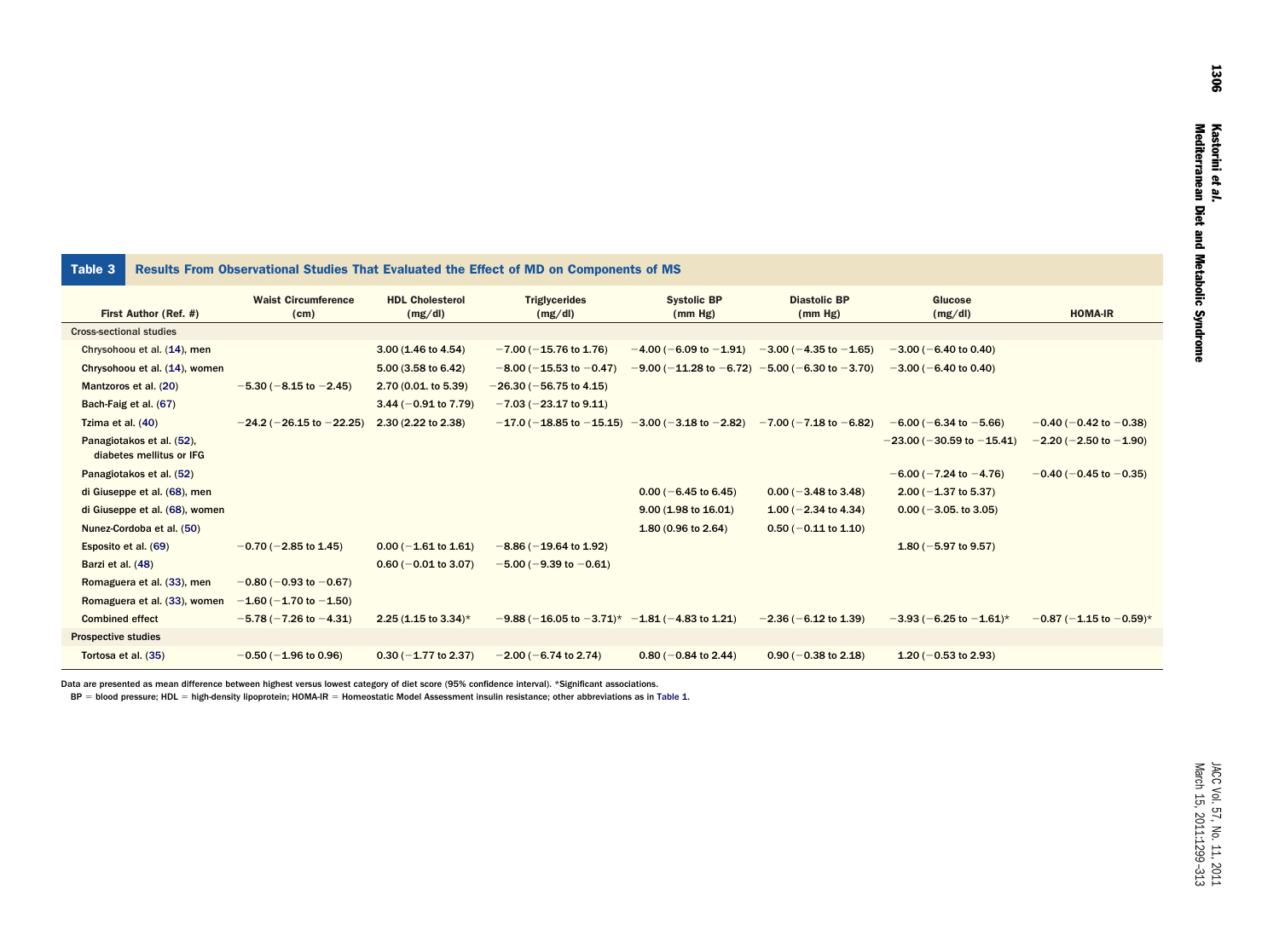

MD was associated with lower triglycerides levels (Table 3). Heterogeneity of the effect measures regarding triglycerides levels was observed [Cochran's Q = 33.18(6),  $p < 0.001$ , I<sup>2</sup> = 81.9%]. In addition, 29 clinical trials with 3,822 subjects (2,202 assigned to an MD, and 1,903 assigned to a control diet) examined the relationship between compliance with the Mediterranean dietary pattern and triglycerides levels. Five studies [\(39,42,43,45,49\)](#page-13-45) reported a beneficial effect of an MD, as compared with the control diet, whereas the rest of the studies observed no significant differences. Overall, adherence to the MD was associated with lower triglyceride levels as compared with the control diet (Table 4). Heterogeneity of the effect measures regarding triglyceride levels [Cochran's Q - 89.50(40),  $p < 0.001$ ,  $I^2 = 55.3\%$ ] was also evident.

**BLOOD PRESSURE LEVELS.** Five observational studies with 15,535 participants were included in the analysis. Two studies [\(14,40\)](#page-13-12) reported a beneficial effect of close adherence to the MD on systolic blood pressure, as compared with low adherence, whereas 1 study showed higher systolic blood pressure levels for the group more closely following the MD [\(50\)](#page-14-29). Overall, adherence to the MD was not associated with systolic blood pressure levels, as compared with the control diet (Table 3). Heterogeneity of the effect measures regarding systolic blood pressure levels was also observed [Cochran's Q = 161.28(5), p < 0.001, I<sup>2</sup> = 96.8%]. Moreover, 14 clinical trials with 3,060 subjects (1,632 assigned to an MD, and 1,436 assigned to a control diet) evaluated the effect of the MD on systolic blood pressure levels. Three



Forest plot of studies that evaluated the effect of Mediterranean diet on the presence of the metabolic syndrome (squares and diamonds represent effect size: extended lines show 95% confidence intervals [CIs]). Adherence to the Mediterranean diet was associated with a protective effect in 2 of 2 clinical trials, 2 of 4 crosssectional studies, and 1 of 2 prospective studies, as compared with lower compliance with this pattern or with a control diet. The combined effect of both clinical trials and prospective studies was highly protective (log-hazard ratio:  $-0.69$ , 95% CI:  $-1.24$  to  $-1.16$ ). \*Log(odds ratio) or log(relative risk).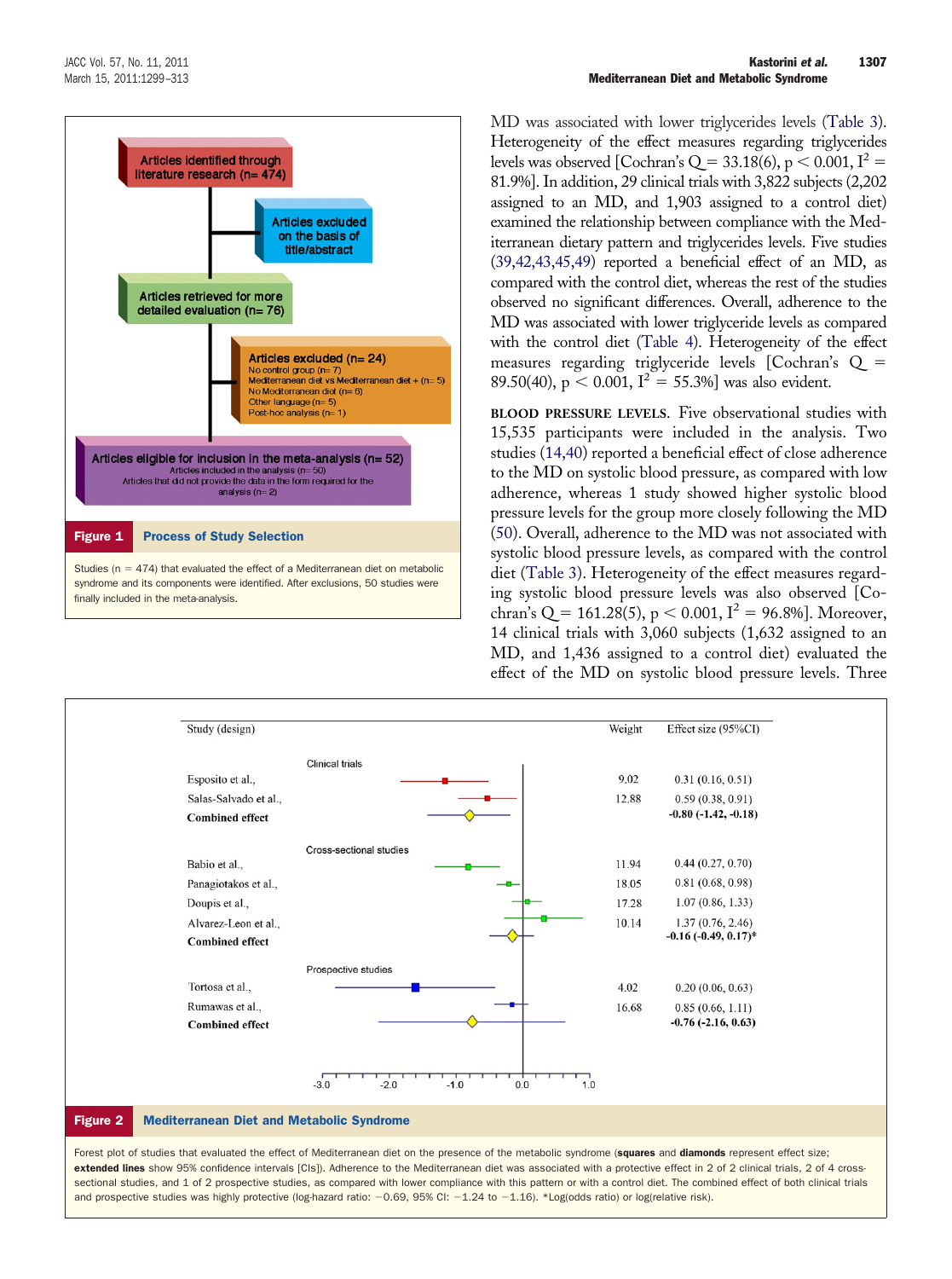| <b>Table 4</b>                   |                                 | Results From Clinical Trials That Evaluated Effect of MD on Components of MS |                                   |                                  |                                                 |                                                                         |                                 |
|----------------------------------|---------------------------------|------------------------------------------------------------------------------|-----------------------------------|----------------------------------|-------------------------------------------------|-------------------------------------------------------------------------|---------------------------------|
| First Author (Ref. #)            | WC (cm)                         | HDL Cholesterol (mg/dl)                                                      | Triglycerides (mg/dl)             | Systolic BP (mm Hg)              | Diastolic BP (mm Hg)                            | Glucose (mg/dl)                                                         | <b>HOMA-IR</b>                  |
| De Lorgeril et al. (64)          |                                 | $-1.16$ ( $-3.58$ to 1.26)                                                   | $-19.49$ ( $-44.62$ to 5.65)      | $-2.00$ ( $-4.77$ to 0.77)       | $-1.00$ ( $-3.77$ to 1.77)                      |                                                                         |                                 |
| Castro et al. (NCEP) (62)        |                                 | 3.87 (2.03 to 5.71)                                                          | $0.00$ (-16.44 to 16.44)          |                                  |                                                 |                                                                         |                                 |
| Castro et al. (sunflower) (62)   |                                 | 1.55 (0.46 to 2.63)                                                          | $2.66$ (-12.02 to 17.33)          |                                  |                                                 |                                                                         |                                 |
| Mc Manus et al. (21)             | $-4.20$ (-7.99 to -0.41)        |                                                                              |                                   |                                  |                                                 |                                                                         |                                 |
| Perez-Jimenez et al. (SF) (59)   |                                 | $-3.48$ ( $-7.38$ to 0.41)                                                   | 1.77 ( $-7.92$ to 11.46)          |                                  |                                                 | $-1.80$ ( $-3.94$ to 0.34)                                              |                                 |
| Perez-Jimenez et al. (CHO) (59)  |                                 | 1.55 ( $-1.98$ to 5.08)                                                      | $0.89$ (-8.03 to 9.80)            |                                  |                                                 | $-1.44 (-3.74 \text{ to } 0.86)$                                        |                                 |
| Fuentes et al. (SF) (57)         |                                 | $-1.00$ (-6.15 to 4.15)                                                      | $9.00 (-17.33$ to 35.33)          |                                  |                                                 |                                                                         |                                 |
| Fuentes et al. (NCEP) (57)       |                                 | $1.00 (-4.09 to 6.09)$                                                       | $-9.00$ ( $-29.58$ to 11.58)      |                                  |                                                 |                                                                         |                                 |
| Singh et al. (26)                |                                 |                                                                              |                                   | $8.00 (-4.99 \text{ to } 20.99)$ | 1.00 ( $-5.50$ to 7.50)                         |                                                                         |                                 |
| Esposito et al. (41)             |                                 | 8.00 (3.66 to 12.34)                                                         | $-11.00$ (-27.00 to 4.99)         | $-1.00$ ( $-3.95$ to 1.95)       |                                                 | $-1.70$ (-3.39 to -0.01) -7.00 (-11.62 to -2.38) -0.90 (-1.05 to -0.75) |                                 |
| Sondergaard et al. (27)          |                                 | $0.77 (-4.31 to 5.86)$                                                       | $-5.31$ ( $-34.11$ to 23.49)      |                                  |                                                 |                                                                         |                                 |
| Toobert et al. (22)              |                                 | $0.96 (-1.74 \text{ to } 3.66)$                                              | $-11.9$ ( $-40.31$ to 16.51)      | $0.33 (-3.06 to 3.72)$           | $-1.70$ ( $-3.84$ to 0.44)                      |                                                                         |                                 |
| Rodriguez-Villar et al. (55)     | $0.00$ (-4.56 to 4.56)          | $-1.55$ ( $-9.14$ to 6.05)                                                   | $2.66$ (-54.24 to 59.55)          |                                  |                                                 | 18.00 ( $-12.20$ to 48.20)                                              |                                 |
| Piers et al. (34)                | $-3.10$ ( $-11.49$ to 5.29)     | $-3.87 (-11.21$ to 3.47)                                                     | $0.00$ (-96.16 to 96.16)          | $-8.80$ ( $-20.89$ to 3.29)      | $-5.90$ ( $-14.65$ to 2.85)                     | $-1.80$ ( $-11.95$ to 8.35)                                             |                                 |
| de la Puebla et al. (SF) (61)    |                                 | $-1.00$ ( $-5.16$ to 3.16)                                                   | $9.00$ (-34.85 to 52.85)          |                                  |                                                 |                                                                         |                                 |
| de la Puebla et al. (CHO) (61)   |                                 | $1.00 (-3.11$ to 5.11)                                                       | $-9.00$ ( $-48.38$ to 30.38)      |                                  |                                                 |                                                                         |                                 |
| Ambring et al. (28)              |                                 | $0.00$ (-11.07 to 11.07)                                                     | $-17.71(-43.04 \text{ to } 7.62)$ |                                  |                                                 | 1.80 ( $-3.35$ to 6.95)                                                 |                                 |
| Gerhard et al. (23)              |                                 | $1.00 (-6.34 \text{ to } 8.34)$                                              | $-18.0$ (-123.8 to 87.85)         |                                  |                                                 | $6.00$ (-22.83 to 34.83)                                                |                                 |
| Bravo-Herera et al. (ctr) (47)   |                                 | $2.32 (-1.08 to 5.72)$                                                       | $0.89$ (-9.86 to 11.64)           |                                  |                                                 |                                                                         |                                 |
| Bravo-Herera et al. (SF) (47)    |                                 | $-3.87$ ( $-7.62$ to $-0.11$ )                                               | $5.31 (-5.44 \text{ to } 16.06)$  |                                  |                                                 |                                                                         |                                 |
| Esposito et al. (39)             | $-2.00$ ( $-4.73$ to 0.73)      | 3.00 (0.28 to 5,72)                                                          | $-19.00$ ( $-34.67$ to $-3.34$ )  | $-3.00$ (-5.73 to -0.27)         | $-2.00$ (-3.77 to -0.23) -6.00 (-8.79 to -3.21) |                                                                         | $-1.10$ (-1.30 to -0.90)        |
| Gomez et al. (ctr) (46)          |                                 | 3.10 ( to 5.29 to 11.48)                                                     | $-4.43$ ( $-28.46$ to 19.61)      |                                  |                                                 |                                                                         |                                 |
| Gomez et al. (SF) (46)           |                                 | $-13.93 (-21.65 to -6.22)$                                                   | $-9.74$ ( $-32.13$ to 12.64)      |                                  |                                                 |                                                                         |                                 |
| Vincent-Baudry et al. (56)       |                                 | $0.00$ (-5.58 to 5.58)                                                       | $0.00 (-23.73$ to 23.73)          | 1.00 ( $-3.34$ to 5.34)          | $2.00$ (-1.69 to 5.69)                          | $0.00$ (-3.42 to 3.42)                                                  | $0.00 (-0.49 \text{ to } 0.49)$ |
| Michalsen et al. (29)            |                                 | 1.94 ( $-2.88$ to 6,75)                                                      | $-3.54$ ( $-35.23$ to 28.15)      |                                  |                                                 |                                                                         |                                 |
| Bellido et al. (SF) (58)         |                                 | $-3.87$ ( $-8.64$ to 0.89)                                                   | $5.31 (-14.39$ to 25.02)          |                                  |                                                 |                                                                         |                                 |
| Bellido et al. (CHO) (58)        |                                 | $2.71 (-1.76 \text{ to } 7.18)$                                              | 4.43 $(-15.56$ to 24.42)          |                                  |                                                 |                                                                         |                                 |
| Estruch et al. (nuts) (42)       | $0.08 (-0.97 \text{ to } 1.13)$ | $1.31(0.14 \text{ to } 2.48)$                                                | $-10.00$ (-19.37 to -0.63)        | $-7.14$ ( $-9.98$ to $-4.30$ )   | $-2.75$ ( $-4.20$ to $-1.30$ )                  | $-6.00$ ( $-11.40$ to $-0.60$ )                                         | $-0.86$ ( $-1.41$ to $-0.31$ )  |
| Estruch et al. (olive) (42)      | $-0.45$ ( $-1.72$ to 0.82)      | 2.77 (1.67 to 3.87)                                                          | $-5.40$ ( $-16.57$ to 5,77)       | $-5.44$ ( $-8.13$ to $-2.75$ )   | $-1.65$ ( $-3.02$ to $-0.28$ )                  | $-7.30$ (-13.06 to -1.54) -0.85 (-1.41 to -0.29)                        |                                 |
| Paniagua et al. (ctr) (53)       |                                 |                                                                              |                                   |                                  |                                                 | $-0.18$ ( $-5.26$ to 4.90)                                              |                                 |
| Paniagua et al. (SF) (53)        |                                 |                                                                              |                                   |                                  |                                                 | $-8.64$ ( $-13.97$ to $-3.31$ )                                         |                                 |
| Lindeberg et al. (32)            | $2.60$ (-3.48 to 8.68)          |                                                                              |                                   |                                  |                                                 |                                                                         | $0.03 (-0.03$ to 0.36)          |
| Perez-Martinez et al. (wst) (60) |                                 | $0.39$ (-5.20 to 5.98)                                                       | $-4.43$ ( $-22.34$ to 13.48)      |                                  |                                                 |                                                                         |                                 |
| Perez-Martinez et al. (CHO) (60) |                                 | $2.32 (-3.27$ to $7.91$ )                                                    | $-0.89$ ( $-18.47$ to 16.70)      |                                  |                                                 |                                                                         |                                 |
| Papadaki and Scott (31)          |                                 | 7.74 (0.93 to 14.55)                                                         | $7.09$ (-16.12 to 30.29)          |                                  |                                                 |                                                                         |                                 |
| Tuttle et al. (24)               |                                 | $-2.00$ ( $-5.60$ to 1.60)                                                   | $41 (-1.33 to 83.33)$             | $-1.00$ ( $-7.07$ to 5.07)       | $0.00$ (-3.58 to 3.58)                          |                                                                         |                                 |

Ī

et al.

Mediterranean Diet and Metabolic Syndrome

(Continued on next page)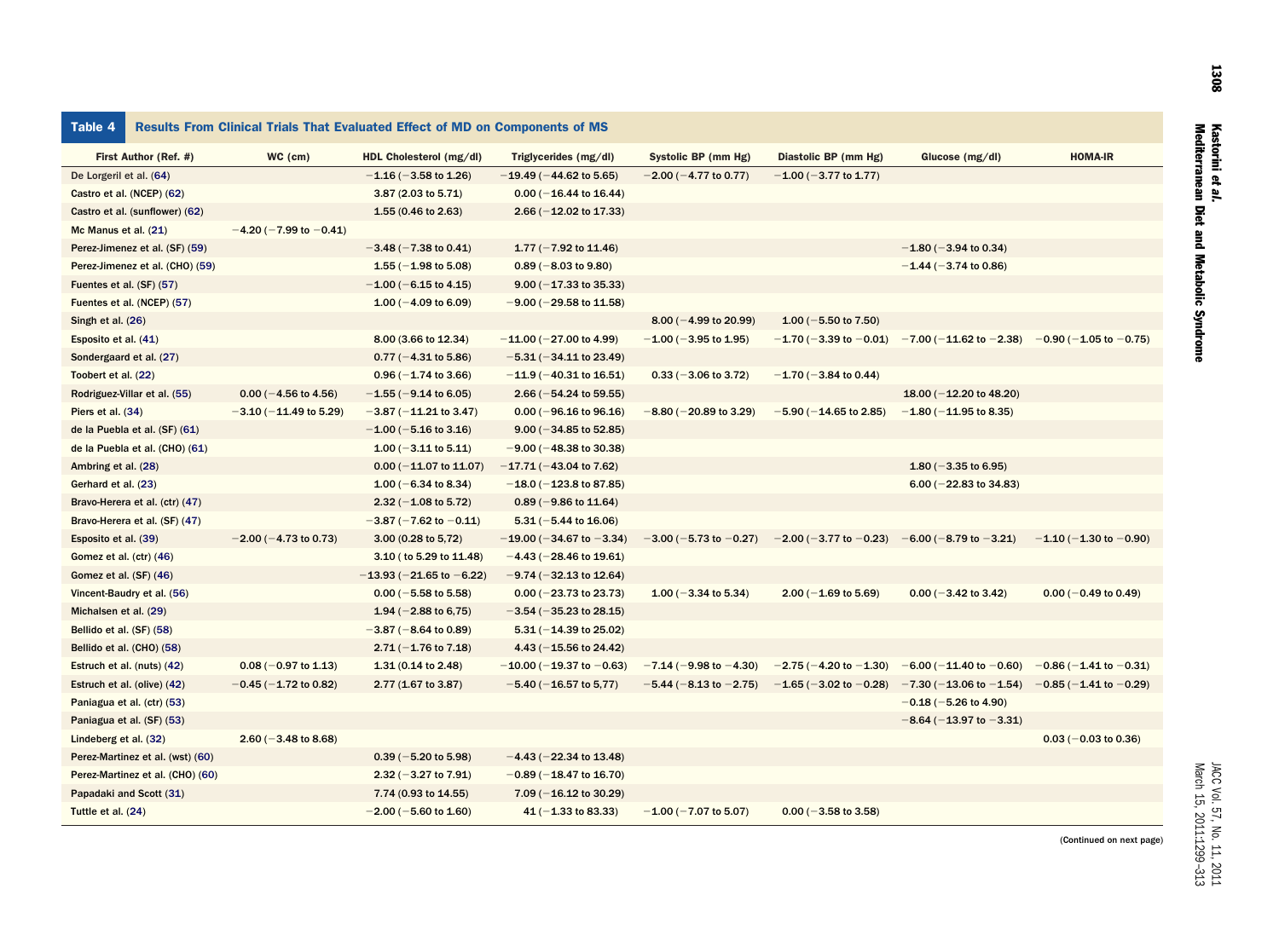Table 4

Table 4

Table 4 Continued

Continued

| First Author (Ref. #)      | WC (cm)                           | HDL Cholesterol (mg/dl)         | Triglycerides (mg/dl)                                                                                                             | Systolic BP (mm Hg)                                                       | Diastolic BP (mm Hg)                              | Glucose (mg/dl)                                                                                                                  | <b>HOMA-IR</b>                  |
|----------------------------|-----------------------------------|---------------------------------|-----------------------------------------------------------------------------------------------------------------------------------|---------------------------------------------------------------------------|---------------------------------------------------|----------------------------------------------------------------------------------------------------------------------------------|---------------------------------|
| Shai et al. (49)           |                                   | $0.59 (-2.26 to 3.44)$          | $-22.44$ ( $-42.04$ to $-2.84$ ) $-1.25$ ( $-4.70$ to 2.20)                                                                       |                                                                           | $-1.35(-3.73$ to $1.03)$                          | $-4.98$ ( $-12.10$ to 2.14)                                                                                                      |                                 |
| Shai et al. (49)           |                                   | $-2.24(-4.88$ to 0.39)          | $14.24$ (-8.22 to 36,70) $-1.52$ (-5.19 to 2.15)                                                                                  |                                                                           | $-0.97(-3.49$ to $1.55)$                          | $-0.25(-7.56$ to $7.06)$                                                                                                         |                                 |
| Rallidis et al. (51)       | $-1.20$ ( $-5.19$ to 2.79)        | $0.00 (-4.78 to 4.78)$          | $-6.20$ ( $-28.81$ to $16.41$ ) $-3.90$ ( $-9.85$ to 2.05)                                                                        |                                                                           | $-5.50(-8.83$ to $-2.17$ ) $-1.44(-6.95$ to 4.07) |                                                                                                                                  | $-1.20$ ( $-1.95$ to $-0.45$ )  |
| Buscemi et al. (63)        | $2.00 (-12.62 \text{ to } 16.62)$ | $4.00 (-9.45 to 17.45)$         |                                                                                                                                   | 6.00 (-29.56 to 41.56) $-1.00$ (-12.95 to 10.95) $-4.00$ (-12.21 to 4.21) |                                                   | $5.00 (-9.09 to 19.09)$                                                                                                          | $0.67 (-1.06 to 2.40)$          |
| Bos et al. (SF) (30)       | $-0.50 (-8.33 to 7.33)$           | $3.87$ (-6.10 to 13.84)         | $-21.26$ ( $-53.50$ to $10.99$ )                                                                                                  |                                                                           |                                                   | $-1.26$ (-6.04 to 3.52)                                                                                                          | $0.01(-0.22 to 0.24)$           |
| Bos et al. (h-MUFA) (30)   | $-1.70$ $(-10.29$ to 6.99)        | 3.87 (0.73 to 2.61)             | $-12.40(-45.21$ to $20.41)$                                                                                                       |                                                                           |                                                   | $-0.72(-4.96$ to 3.52)                                                                                                           | $-0.12(-0.74 to -0.16)$         |
| Esposito et al. (43)       | $(0.10 - 0.90)$ to $0.10)$        | 2.71 (2.10 to 3.31)             | $-18.60$ ( $-23.59$ to $-13.61$ ) $-1.50$ ( $-2.03$ to $-0.97$ ) $-1.40$ ( $-1.85$ to $-0.95$ ) $-16.20$ ( $-20.83$ to $-11.57$ ) |                                                                           |                                                   |                                                                                                                                  |                                 |
| Athyros et al. (44)        |                                   | 3.00 (0.62 to 5.38)             | $-6.00(-15.36$ to 3.36) $-3.00(-6.18$ to 0.18)                                                                                    |                                                                           | $-1.00$ ( $-3.09$ to $1.09$ )                     | $-3.00$ ( $-6.70$ to 0.70)                                                                                                       | $-0.60(-0.82 to -0.38)$         |
| Elhayany et al. (TM) (45)  | $-0.2$ ( $-3.55$ to 3.15)         | $1.94 (-0.85 to 4.72)$          | $-51.37 (-75.81 to -26.93)$                                                                                                       |                                                                           |                                                   | $-7.74 (-18.70 to 3.22)$                                                                                                         | $0.26(-0.67$ to $1.19)$         |
| Elhayany et al. (LCM) (45) | $-1.3$ ( $-4.96$ to 2.36)         | 6.97 (3.93 to 10.00)            | $56.68(-82.21 to -31.19)$                                                                                                         |                                                                           |                                                   | $-21.96 (-32.54 to -11.38) -0.21 (-1.24 to 0.82)$                                                                                |                                 |
| Combined effect            | $-0.42$ ( $-0.82$ to $-0.02$ )*   | $1.17(0.38 \text{ to } 1.96)^*$ |                                                                                                                                   |                                                                           |                                                   | $-6.14$ ( $-10.35$ to $-1.93$ )* $-2.35$ ( $-3.51$ to $-1.18$ )* $-1.58$ ( $-2.02$ to $-1.13$ )* $-3.89$ ( $-5.84$ to $-1.95$ )* | $-0.45$ ( $-0.74$ to $-0.16$ )* |
|                            | ļ                                 |                                 |                                                                                                                                   |                                                                           |                                                   |                                                                                                                                  |                                 |

waist circumference; wst = western diet; other abbreviations as in Tables 2 and 3. western diet; other abbreviations as in Tables 2 and 3. Data are presented as mean difference between intervention groups (95% confidence interval). \*Significant associations. associations issentream  $=$  waist circumference; wst  $=$ interval). contridence National Cholesterol Education Program; WC - $695%$ š = National Cholesterol Education Program; stonbe ntervention ted as mean difference between  $=$  control diet; NCEP  $=$ ctr = control diet; NCEP Jata are preser

studies [\(39,42,43\)](#page-13-45) reported a beneficial effect of an MD, as compared with the control diet, and the overall adherence to the MD was associated with lower systolic blood pressure levels as compared with the control diet (Table 4). Heterogeneity of the effect measures regarding systolic blood pressure levels was observed [Cochran's Q = 31.18(15), p =  $[0.01, I^2 = 51.8\%].$ 

With regard to diastolic blood pressure levels, no significant associations were observed in observational studies (Table 3). However, in clinical trials (3,060 subjects, 1,632 assigned to an MD, and 1,436 assigned to a control diet) 5 studies [\(39,41–43,51\)](#page-13-45) reported a beneficial effect of an MD, and the overall effect suggested that adherence to the MD was associated with lower diastolic blood pressure levels as compared with the control diet (Table 4). No heterogeneity of the effect measures regarding blood pressure levels [Cochran's Q = 16.09(15),  $p = 0.38$ ,  $I^2 = 6.7\%$ ] was observed.

**GLUCOSE AND HOMEOSTATIC MODEL ASSESSMENT INSULIN RESISTANCE LEVELS.** Two observational studies [\(40,52\)](#page-13-46) reported a beneficial effect of close adherence to the MD as compared with the control diet, and overall adherence to the MD was associated with lower fasting glucose levels (Table 3). Heterogeneity of the effect measures regarding glucose levels was observed [Cochran's Q = 65.05(7),  $p < 0.001$ ,  $I^2 =$ 89.2%]. Moreover, among the 17 clinical trials with 2,373 subjects (1,357 assigned to an MD, and 1,139 assigned to a control diet), 6 studies [\(39,41–43,45,53\)](#page-13-45) reported a beneficial effect of an MD, as compared with the control diet. Overall, adherence to the MD was associated with lower fasting glucose levels as compared with the control diet (Table 4). Heterogeneity of the effect measures regarding glucose levels was observed [Cochran's Q = 77.49(22), p  $<$  $0.001, I^2 = 71.6\%$ ].

Two observational studies with 3,042 subjects evaluated the role of the MD on Homeostatic Model Assessment insulin resistance (HOMA-IR) levels [\(40,52\)](#page-13-46). Both studies reported a beneficial effect of close adherence to the MD on HOMA-IR levels, as compared with low adherence (Table 3). Heterogeneity of the effect measures regarding HOMA-IR levels [Cochran's Q = 135.69(2),  $p < 0.001$ ,  $I^2 = 98.5\%$ ] was observed. In addition, 10 clinical trials with 1,742 subjects (1,031 assigned to a MD and 711 to a control diet), examined the relationship between adherence to the MD and HOMA-IR. Six studies [\(30,39,41,42,44,51\)](#page-13-47) reported a beneficial effect of a MD, as compared with the control diet. Overall, adherence to the MD was associated with lower HOMA-IR levels as compared with the control diet (Table 4). Heterogeneity of the effect measures regarding HOMA-IR levels [Cochran's Q = 118.06(12), p < 0.001,  $I^2 = 89.8\%$ ] was observed.

**Sensitivity analysis.** Heterogeneity of the effect sizes of MD on MS as well as its components has already been reported in the preceding text. Studies included in the present meta-analysis varied in some characteristics with regard to their design. The meta-analysis of clinical trials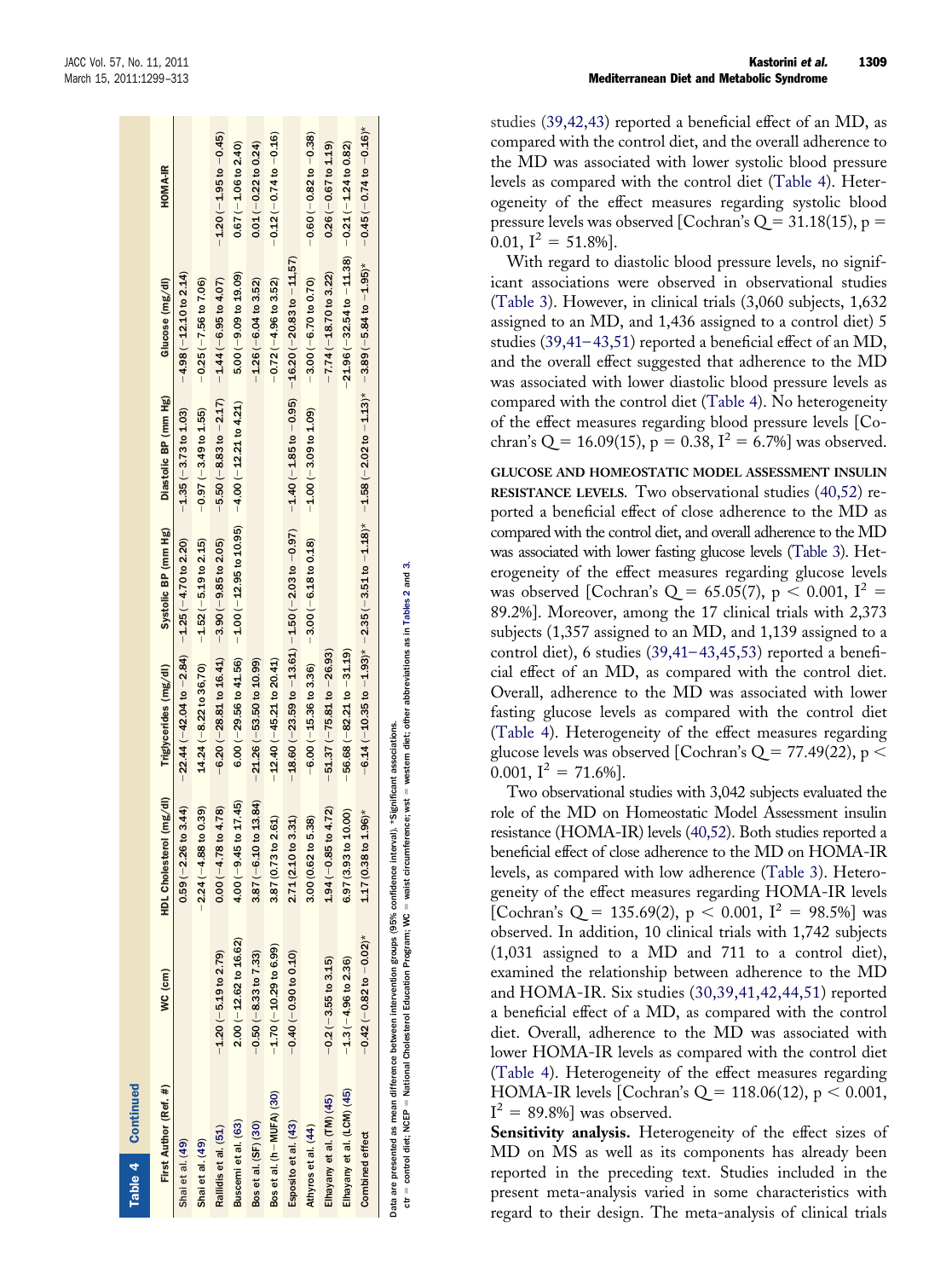revealed the beneficial role of the MD on MS, whereas results from observational studies (cross-sectional and prospective) showed a protective but not significant trend (Fig. 2). Moreover, the heterogeneity found regarding the overall effect of diet on MS was not attributed to the weight of each study.

However, heterogeneity was also observed with regard to the effect of diet on MS components. Specifically, differences were revealed with regard to: location of the studied population (i.e., Mediterranean or non-Mediterranean countries), sample size, duration of the intervention, encouraging of lifestyle changes, as well as trial quality. In particular, in studies conducted in Mediterranean countries, the effect of diet was significant with regard to all MS components except for weight circumference, whereas in studies not located in the Mediterranean region the effect of diet was not associated with any of the MS components; similarly, studies with intervention duration more than 3 months showed significant results for all the components studied except for waist circumference, whereas clinical trials with a 3-month intervention showed significant results only with regard to diastolic blood pressure and glucose levels. Moreover, all studies with sample size above the median (i.e., n 66) presented significant associations between diet and all the MS components, whereas studies with 66 participants did not show any significant associations. Studies also encouraging physical activity showed significant associations with regard to all the components studied, except waist circumference; however, studies focusing only on dietary intervention showed significant associations only with regard to blood pressure and glucose levels. Clinical trials of high quality showed significant results between diet and all the components studied, except for waist circumference, whereas clinical trials with low quality showed significant results only with regard to diastolic blood pressure and glucose levels (Table 5). Furthermore, when the control diets were categorized (where this was possible) into "low-fat diet" (i.e., 30% fat),"usual treatment" type (i.e., no further dietary advice apart from that of hospital dietitians or written advice), "high saturated fat diet" (i.e., saturated fat 20%), the subgroup meta-analysis showed that MD was associated with beneficial effects, as compared with the "low-fat diet" (with regard to HDL cholesterol, triglycerides, systolic and diastolic blood pressure, glucose levels) as well as with the "usual dietary recommendations" (with regard to HDL cholesterol and triglyceride levels).

### **Discussion**

The present meta-analysis, performed in 50 studies, with an overall incorporated population of approximately one-half million subjects, revealed the beneficial effect of the MD, with regard to not only the MS but also its individual components, namely waist circumference, HDL cholesterol levels, triglyceride levels, blood pressure levels, and glucose metabolism. The significant heterogeneity observed mainly

| Table 5              | Sensitivity Analysis of Selected Studies in Present Meta-Analysis                                                                               |                                    |                                  |                                 |                                                                             |                            |                                 |
|----------------------|-------------------------------------------------------------------------------------------------------------------------------------------------|------------------------------------|----------------------------------|---------------------------------|-----------------------------------------------------------------------------|----------------------------|---------------------------------|
|                      | Waist (cm)                                                                                                                                      | HDL Cholesterol (mg/dl)            | Triglycerides (mg/dl)            | Systolic BP (mm Hg)             | Diastolic BP (mm Hg)                                                        | Glucose (mg/dl)            | <b>HOMA-IR</b>                  |
| Country, n           | $9/5$ <sup>†</sup>                                                                                                                              | 31/10                              | 31/10                            | 12/4                            | 12/4                                                                        | 19/5                       | 10/3                            |
| Mediterranean        | $-0.38(-0.79$ to 0.03)                                                                                                                          | $1.21(0.34$ to $2.08)*$            | $-6.30$ ( $-10.94$ to $-1.66$ )* | $-2.62$ (-3.87 to $-1.37$ )*    | $-4.64(-2.19 to -4.09)*$ $-4.79(-7.05 to -2.53)*$                           |                            | $-0.67$ ( $-0.92$ to $-0.43$ )* |
| Not Mediterranean    | $-2.05(-4.63 to 0.53)$                                                                                                                          | (25)<br>$0.71(-0.94 to 2$          | $-5.36(-15.42 to 4.70)$          | $-0.37(-4.27$ to 3.53)          | $-1.29(-3.01$ to 0.42)                                                      | $-0.26$ $(-2.77$ to 2.24)  | $-0.04(-0.18$ to 0.11)          |
| Duration of study, n | 8/6                                                                                                                                             | 17/24                              | 17/24                            | 12/4                            | 12/4                                                                        | 11/13                      | 9/4                             |
| $>3$ months          | $-0.42$ ( $-0.89$ to 0.05)                                                                                                                      | $1.91(0.91$ to $2.91$ <sup>*</sup> | $-12.02$ (-18.96 to -5.08)*      | $-2.33(-3.54 to -1.12)$ *       | $-1.47(-1.83$ to $-1.11$ <sup>*</sup> $-6.69(-9.93$ to $-3.46$ <sup>*</sup> |                            | $-0.55(-0.84 to -0.25)$ *       |
| $<$ 3 months         | $-0.90(-3.32$ to 1.53)                                                                                                                          | $0.14 (-1.17 to 1.45)$             | $-0.04 (-3.59 to 3.51)$          | $-2.36(-8.01$ to 3.30)          | $-4.09(-7.0110 - 1.16)$ $-1.50(-2.9310 - 0.07)$ *                           |                            | $-0.21(-0.59$ to 0.17)          |
| Participants, n      | 8/6                                                                                                                                             | 18/23                              | 18/23                            | 13/3                            | 13/3                                                                        | 12/12                      | 9/4                             |
| $n \geq 66$          | $-0.43(-0.84 to -0.02)^*$                                                                                                                       | $1.85(0.87$ to $2.83)*$            | $-11.74$ ( $-18.41$ , $-5.07$ )* | $-2.38$ ( $-3.55$ to $-4.21$ )* | $-1.59(-2.08 to -1.09)*$ $-6.22(-9.26 to -3.18)*$                           |                            | $-0.71(-0.95 to -0.46)$ *       |
| n < 66               | $0.02 (-2.70 to 2.74)$                                                                                                                          | $0.13 (-1.23 to 1.49)$             | $0.12 (-3.48$ to 3.72)           | $-0.97(-10.27$ to 8.34)         | $-2.33(-6.52$ to $1.85)$                                                    | $-1.48$ ( $-3.08$ to 0.12) | $-0.03(-0.17 to 0.11)$          |
| Physical activity, n | 6/8                                                                                                                                             | 8/33                               | 8/33                             | 5/11                            | 5/11                                                                        | 5/19                       | 5/8                             |
| Recommended          | $-0.85(-1.95$ to 0.25)                                                                                                                          | $2.83(1.20 to 4.47)^*$             | $-19.82$ (-32.45 to $-7.19$ )*   | $-1.49(-1.99 to -0.99)*$        | $-1.44$ ( $-1.85$ to $-1.03$ )* $-11.0$ ( $-16.53$ to $5.58$ )*             |                            | $-0.62$ ( $-0.92$ to $-0.32$ )* |
| No recommendation    | $-0.21$ ( $-0.98$ to 0.56)                                                                                                                      | (51)<br>$0.58(-0.34 to 1$          | $-2.34$ ( $-5.21$ to 0.52)       | $-2.96(-4.78$ to $-1.13)$ *     | $-1.71(-2.66 to -0.75)$ * $-1.98(-3.23 to -0.73)$ *                         |                            | $-0.16$ ( $-0.46$ to 0.15)      |
| Study quality, n     | 8/6                                                                                                                                             | 17/24                              | 17/24                            | 12/4                            | 12/4                                                                        | 11/13                      | $\frac{9}{4}$                   |
| High                 | $-0.42$ ( $-0.89$ to 0.05)                                                                                                                      | $1.91(0.91$ to $2.91$ <sup>*</sup> | $-12.02$ (-18.96 to -5.08)*      | $-2.33(-3.54 to -1.12)^{*}$     | $-1.47(-1.83 to -1.11)*$ -6.69 $(-9.93 to -3.46)*$                          |                            | $-0.55(-0.84 to -0.25)$ *       |
| <b>NOT</b>           | $-0.90$ ( $-3.32$ to $1.53$ )                                                                                                                   | $0.14 (-1.17 to 1.45)$             | $-0.04 (-3.59$ to $3.51)$        | $-2.36(-8.01$ to 3.30)          | $-4.09(-7.01$ to $-1.16$ $*$ $-1.50(-2.93$ to $-0.07)$ $*$                  |                            | $-0.21(-0.59$ to 0.17)          |
|                      | Data are presented as mean difference between intervention groups (95% confidence interval). *Significant associations; †n = number of studies. |                                    |                                  |                                 |                                                                             |                            |                                 |

Abbreviations as in Table 3. Abbreviations as in Table 3.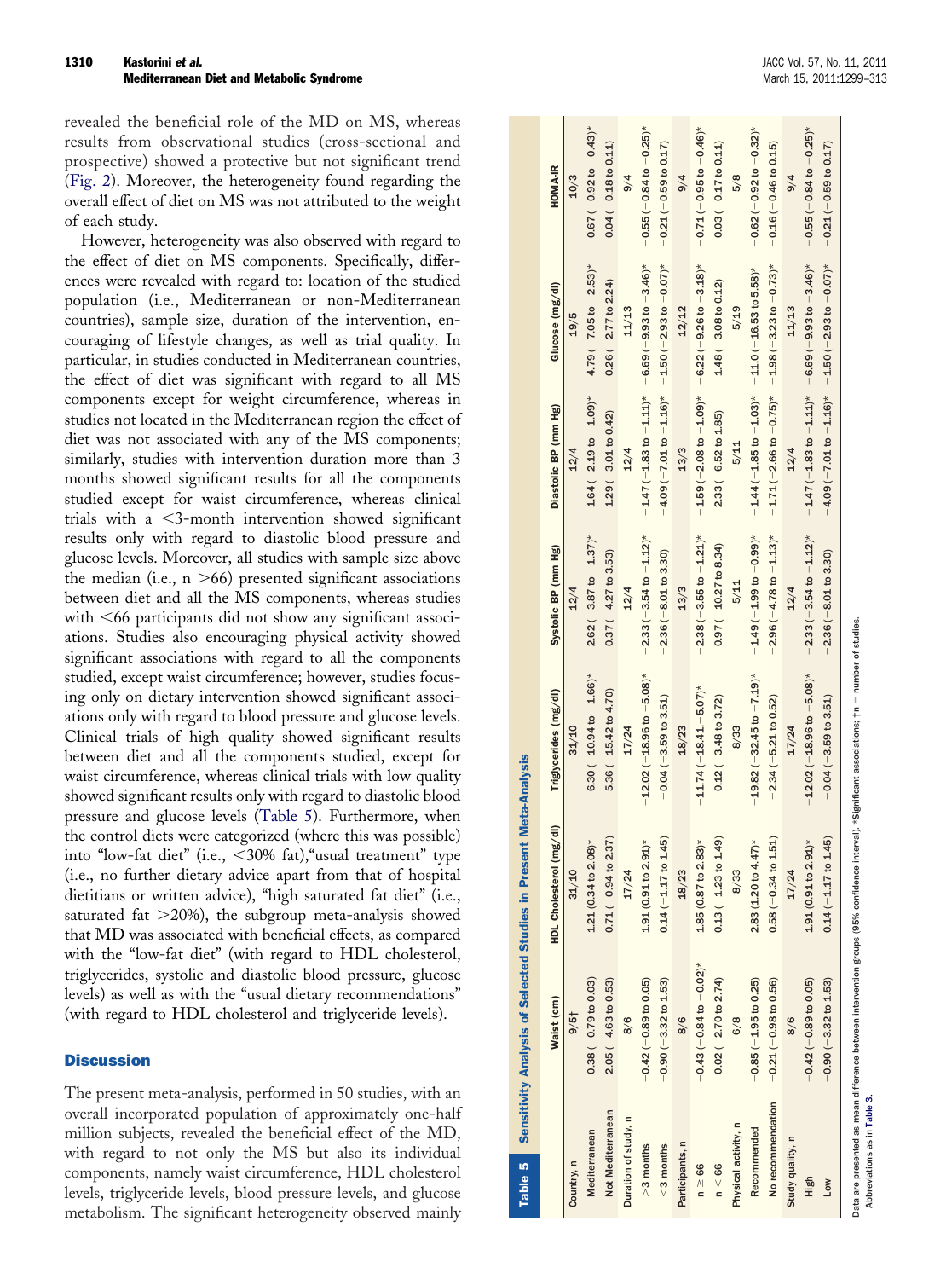on the effect of the MD on MS components was partially attributed to the location of studies (i.e., Mediterranean or not), the intervention duration, the number of the participants, and the quality of the studies. To the best of our knowledge, this is the first work that has systematically assessed, through meta-analysis, the role of the MD on MS and its components.

The MD is one of the most known and well-studied dietary patterns, which has been shown to be associated with human health, especially decreased mortality from all causes, lower risk for cardiovascular disease, and cancer [\(8\)](#page-13-3); it is also exerting a beneficial role with regard to type 2 diabetes and obesity [\(9,10\)](#page-13-4). The results of the present meta-analysis add to the existing knowledge, because they indicate that adherence to the MD has a positive effect on human health through different ways. The MD has a beneficial effect on abdominal obesity, lipids levels, glucose metabolism, and blood pressure levels, all the components of the MS, which are also risk factors for the development of cardiovascular disease, insulin resistance, and diabetes. The antioxidant and anti-inflammatory effects of the MD as a whole as well as the effects of the individual components of the MD and specifically olive oil, fruits and vegetables, whole grains, and fish could offer a possible explanation for the aforementioned findings [\(9,11–15\)](#page-13-4).

At this point it should be mentioned that abdominal obesity is one of the main causes for the appearance of all the components of the MS, because adipose tissue plays an important role in lipid and glucose metabolism and is responsible for the production of various cytokines influencing the development of the syndrome [\(54\)](#page-14-33). The present meta-analysis based on results from both observational studies and clinical trials revealed the beneficial effect of the MD with regard to central obesity.

Furthermore, results from studies conducted in Mediterranean countries showed more prominent effects of the Mediterranean-type dietary pattern, possibly due to the easy access of consumers to the Mediterranean products. Nevertheless, these results could be attributed to other potential confounders such as genetics or environmental factors (i.e., physical activity; food sources, enrichment, contamination). In addition results of the present meta-analysis suggested that adherence to the MD coupled with physical activity has even more beneficial effects, showing the significant role of an active lifestyle for the prevention of the MS components. Finally, studies of high quality, longer intervention duration, and higher number of participants showed more prominent results—a fact that can be attributed to the crucial role of the design of a study.

**Practical implications.** The prevalence of the MS has drastically increased during recent years and is very unlikely to decrease, unless drastic measures are applied. For the delay and prevention of its development, emphasis should be placed on modifiable lifestyle factors. However, in spite of efforts to promote a healthy lifestyle and encourage a healthier diet and increase physical activity, dietary habits in

the developed world and in some developing countries are changing toward the opposite direction. Even around the Mediterranean basin, consumption of fat, meat, eggs, dairy products, and sugar has increased, and consumption of cereals, legumes, vegetables, and seafood has decreased. Therefore, encouraging adherence to the MD might be a solution to the problem, because the foods comprising this dietary pattern—apart from its various health benefits—are tasty and it is easy to follow in the long-term.

**Study limitations.** Certain limitations of this study warrant consideration. The Mediterranean dietary pattern is not homogeneous; however, the basic characteristics of this diet were present in all of the included epidemiological studies. In addition, the MD intervention varied between the clinical trials in terms of hours of intervention, detail of the recommendations given, and macronutrient composition of the diet. In most trials, the control diet was a low-fat, high-carbohydrate diet [\(21,23,24,42,43,46,47,49,53,55–62\)](#page-13-11), a low-carbohydrate diet [\(49,63\)](#page-14-30), a prudent diet [\(30,32\)](#page-13-47), usual patient treatment [\(22,64\)](#page-13-51), American Diabetes Association diet [\(45\)](#page-13-50), receiving general healthy dietary information [\(27,29,31,39,41\)](#page-13-52), high-saturated-fat diet [\(30,34,46,47,53,58–61\)](#page-13-47), or less counselling on an MD prescription [\(51\)](#page-14-31). In 9 trials, MD was part of a lifestyle intervention comprising exercise [\(24,32,43\)](#page-13-53) or a structured plan (smoking cessation, exercise, stress management) [\(21,22,29,39,41,45\)](#page-13-11). Moreover, significant heterogeneity is present in our analysis, which introduces a warning about the generalization of the present results. More cohort studies evaluating the role of the MD on MS are needed.

## **Conclusions**

The results of the present meta-analysis suggest that adherence to the Mediterranean dietary pattern was associated with lower MS prevalence and progression. Moreover, greater adherence to this traditional dietary pattern was associated with favorable effects on the MS components. These results are of considerable public health importance, because this dietary pattern can be easily adopted by all population groups and various cultures [\(65\)](#page-14-34) and costeffectively serve for the primary and secondary prevention of the MS and its individual components.

**Reprint requests and correspondence:** Dr. Demosthenes B. Panagiotakos, Harokopio University, 46 Paleon Polemiston Street, Glyfada, Attica, 166 74, Greece. E-mail: [d.b.panagiotakos@usa.net.](mailto:d.b.panagiotakos@usa.net)

### <span id="page-12-0"></span>REFERENCES

- <span id="page-12-1"></span>1. King H, Aubert RE, Herman WH. Global burden of diabetes, 1995–2025: prevalence, numerical estimates, and projections. Diabetes Care 1998;21:1414–31.
- 2. Day C. Metabolic syndrome, or What you will: definitions and epidemiology. Diab Vasc Dis Res 2007;4:32–8.
- 3. Panagiotakos DB, Polychronopoulos E. The role of Mediterranean diet in the epidemiology of metabolic syndrome; converting epidemiology to clinical practice. Lipids Health Dis 2005;4:7.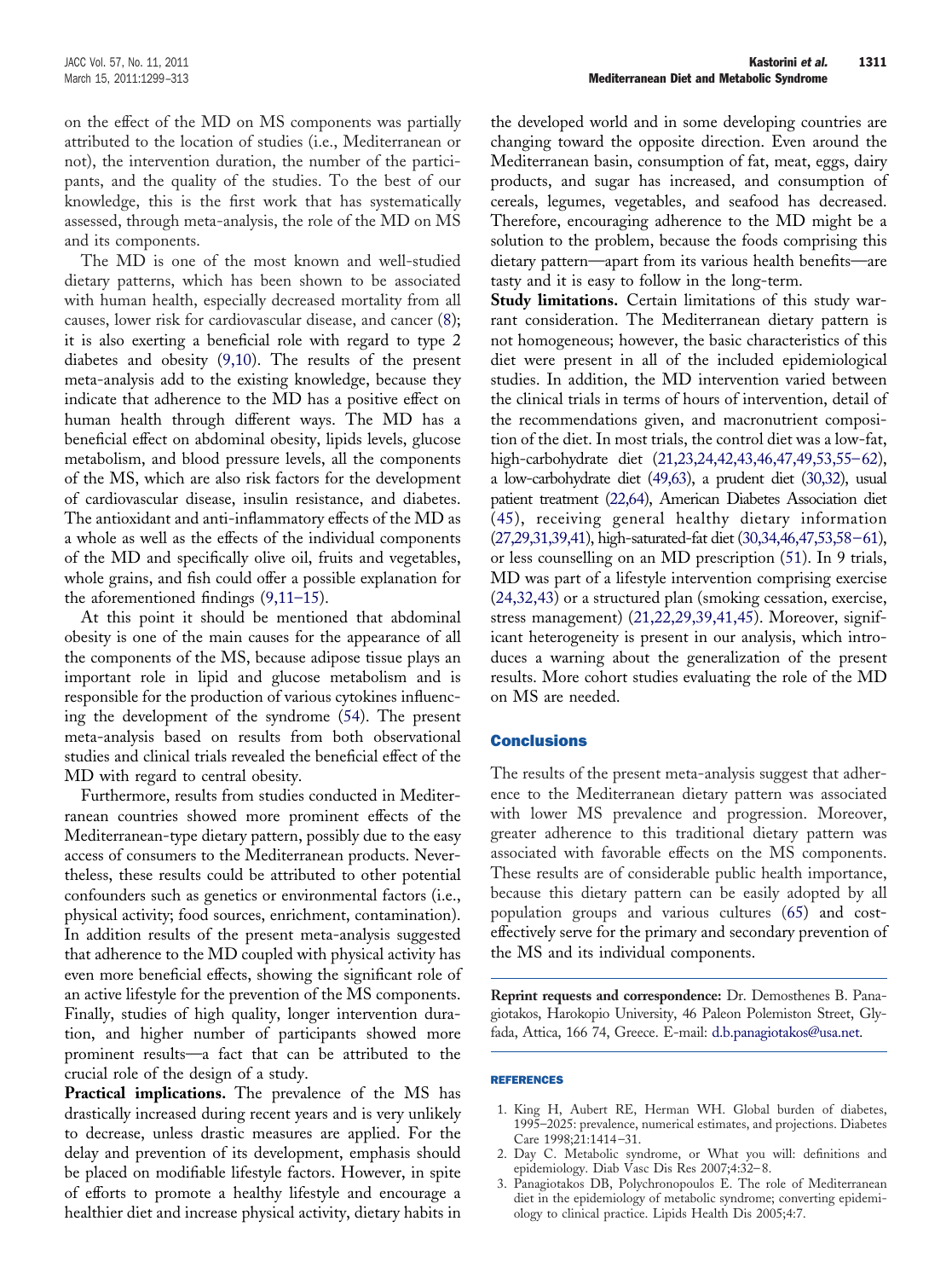- <span id="page-13-40"></span><span id="page-13-32"></span><span id="page-13-16"></span>4. Athyros VG, Ganotakis ES, Bathianaki M, et al. Awareness, treatment and control of the metabolic syndrome and its components: a multicentre Greek study. Hellenic J Cardiol 2005;46:380–6.
- <span id="page-13-0"></span>5. Pitsavos C, Panagiotakos D, Weinem M, Stefanadis C. Diet, exercise and the metabolic syndrome. Rev Diabet Stud 2006;3:118–26.
- <span id="page-13-2"></span><span id="page-13-1"></span>6. Hu FB, Willett WC. Optimal diets for prevention of coronary heart disease. JAMA 2002;288:2569–78.
- <span id="page-13-3"></span>7. Keys A, Menotti A, Karvonen MJ, et al. The diet and 15-year death rate in the seven countries study. Am J Epidemiol 1986;124:903–15.
- 8. Sofi F, Cesari F, Abbate R, Gensini GF, Casini A. Adherence to Mediterranean diet and health status: meta-analysis. BMJ 2008;337: a1344.
- <span id="page-13-4"></span>Giugliano D, Esposito K. Mediterranean diet and metabolic diseases. Curr Opin Lipidol 2008;19:63–8.
- 10. Buckland G, Bach A, Serra-Majem L. Obesity and the Mediterranean diet: a systematic review of observational and intervention studies. Obes Rev 2008;9:582–93.
- 11. Pitsavos C, Panagiotakos DB, Tzima N, et al. Adherence to the Mediterranean diet is associated with total antioxidant capacity in healthy adults: the ATTICA study. Am J Clin Nutr 2005;82:694–9.
- 12. Ryan M, McInerney D, Owens D, Collins P, Johnson A, Tomkin GH. Diabetes and the Mediterranean diet: a beneficial effect of oleic acid on insulin sensitivity, adipocyte glucose transport and endotheliumdependent vasoreactivity. QJM 2000;93:85–91.
- <span id="page-13-44"></span><span id="page-13-43"></span><span id="page-13-34"></span>13. Dai J, Jones DP, Goldberg J, et al. Association between adherence to the Mediterranean diet and oxidative stress. Am J Clin Nutr 2008;88: 1364–70.
- <span id="page-13-12"></span>14. Chrysohoou C, Panagiotakos DB, Pitsavos C, Das UN, Stefanadis C. Adherence to the Mediterranean diet attenuates inflammation and coagulation process in healthy adults: the ATTICA study. J Am Coll Cardiol 2004;44:152–8.
- 15. Esposito K, Ciotola M, Giugliano D. Mediterranean diet and the metabolic syndrome. Mol Nutr Food Res 2007;51:1268–74.
- 16. Jula A, Marniemi J, Huupponen R, Virtanen A, Rastas M, Ronnemaa T. Effects of diet and simvastatin on serum lipids, insulin, and antioxidants in hypercholesterolemic men: a randomized controlled trial. JAMA 2002;287:598–605.
- 17. Psaltopoulou T, Naska A, Orfanos P, Trichopoulos D, Mountokalakis T, Trichopoulou A. Olive oil, the Mediterranean diet, and arterial blood pressure: the Greek European Prospective Investigation into Cancer and Nutrition (EPIC) study. Am J Clin Nutr 2004;80:1012–8.
- <span id="page-13-5"></span>18. Stroup DF, Berlin JA, Morton SC, et al., for the Meta-analysis Of Observational Studies in Epidemiology (MOOSE) group. Metaanalysis of observational studies in epidemiology: a proposal for reporting. JAMA 2000;283:2008–12.
- 19. Moher D, Cook DJ, Eastwood S, Olkin I, Rennie D, Stroup DF. Improving the quality of reports of meta-analyses of randomised controlled trials: the QUOROM statement. Quality of Reporting of Meta-analyses. Lancet 1999;354:1896–900.
- <span id="page-13-6"></span>20. Mantzoros CS, Williams CJ, Manson JE, Meigs JB, Hu FB. Adherence to the Mediterranean dietary pattern is positively associated with plasma adiponectin concentrations in diabetic women. Am J Clin Nutr 2006;84:328–35.
- <span id="page-13-11"></span>21. McManus K, Antinoro L, Sacks F. A randomized controlled trial of a moderate-fat, low-energy diet compared with a low fat, low-energy diet for weight loss in overweight adults. Int J Obes Relat Metab Disord 2001;25:1503–11.
- <span id="page-13-51"></span>22. Toobert DJ, Glasgow RE, Strycker LA, et al. Biologic and qualityof-life outcomes from the Mediterranean Lifestyle Program: a randomized clinical trial. Diabetes Care 2003;26:2288–93.
- 23. Gerhard GT, Ahmann A, Meeuws K, McMurry MP, Duell PB, Connor WE. Effects of a low-fat diet compared with those of a high-monounsaturated fat diet on body weight, plasma lipids and lipoproteins, and glycemic control in type 2 diabetes. Am J Clin Nutr 2004;80:668–73.
- <span id="page-13-53"></span>24. Tuttle KR, Shuler LA, Packard DP, et al. Comparison of low-fat versus Mediterranean-style dietary intervention after first myocardial infarction (from The Heart Institute of Spokane Diet Intervention and Evaluation Trial). Am J Cardiol 2008;101:1523–30.
- 25. Rumawas ME, Meigs JB, Dwyer JT, McKeown NM, Jacques PF. Mediterranean-style dietary pattern, reduced risk of metabolic syndrome traits, and incidence in the Framingham Offspring Cohort. Am J Clin Nutr 2009;90:1608–14.
- <span id="page-13-29"></span><span id="page-13-26"></span><span id="page-13-24"></span><span id="page-13-20"></span><span id="page-13-19"></span><span id="page-13-17"></span><span id="page-13-7"></span>26. Singh N, Graves J, Taylor PD, MacAllister RJ, Singer DR. Effects of a 'healthy' diet and of acute and long-term vitamin C on vascular function in healthy older subjects. Cardiovasc Res 2002;56:118–25.
- <span id="page-13-52"></span>27. Sondergaard E, Moller JE, Egstrup K. Effect of dietary intervention and lipid-lowering treatment on brachial vasoreactivity in patients with ischemic heart disease and hypercholesterolemia. Am Heart J 2003; 145:E19.
- 28. Ambring A, Friberg P, Axelsen M, et al. Effects of a Mediterraneaninspired diet on blood lipids, vascular function and oxidative stress in healthy subjects. Clin Sci (Lond) 2004;106:519–25.
- 29. Michalsen A, Lehmann N, Pithan C, et al. Mediterranean diet has no effect on markers of inflammation and metabolic risk factors in patients with coronary artery disease. Eur J Clin Nutr 2006;60:478–85.
- <span id="page-13-47"></span>30. Bos MB, de Vries JH, Feskens EJ, et al. Effect of a high monounsaturated fatty acids diet and a Mediterranean diet on serum lipids and insulin sensitivity in adults with mild abdominal obesity. Nutr Metab Cardiovasc Dis 2010;20:591–8.
- <span id="page-13-13"></span>31. Papadaki A, Scott JA. Follow-up of a web-based tailored intervention promoting the Mediterranean diet in Scotland. Patient Educ Couns 2008;73:256–63.
- 32. Lindeberg S, Jonsson T, Granfeldt Y, et al. A Palaeolithic diet improves glucose tolerance more than a Mediterranean-like diet in individuals with ischaemic heart disease. Diabetologia 2007;50:1795–807.
- <span id="page-13-42"></span><span id="page-13-39"></span><span id="page-13-38"></span><span id="page-13-37"></span><span id="page-13-36"></span><span id="page-13-33"></span><span id="page-13-30"></span><span id="page-13-27"></span><span id="page-13-23"></span><span id="page-13-22"></span><span id="page-13-21"></span><span id="page-13-18"></span><span id="page-13-15"></span><span id="page-13-8"></span>33. Romaguera D, Norat T, Mouw T, et al. Adherence to the Mediterranean diet is associated with lower abdominal adiposity in European men and women. J Nutr 2009;139:1728–37.
- <span id="page-13-41"></span><span id="page-13-35"></span><span id="page-13-31"></span><span id="page-13-28"></span><span id="page-13-25"></span><span id="page-13-9"></span>34. Piers LS, Walker KZ, Stoney RM, Soares MJ, O'Dea K. Substitution of saturated with monounsaturated fat in a 4-week diet affects body weight and composition of overweight and obese men. Br J Nutr 2003;90:717–27.
- <span id="page-13-10"></span>35. Tortosa A, Bes-Rastrollo M, Sanchez-Villegas A, Basterra-Gortari FJ, Nunez-Cordoba JM, Martinez-Gonzalez MA. Mediterranean diet inversely associated with the incidence of metabolic syndrome: the SUN prospective cohort. Diabetes Care 2007;30:2957–9.
- 36. Babio N, Bullo M, Basora J, et al. Adherence to the Mediterranean diet and risk of metabolic syndrome and its components. Nutr Metab Cardiovasc Dis 2009;19:563–70.
- 37. Salas-Salvado J, Fernandez-Ballart J, Ros E, et al. Effect of a Mediterranean diet supplemented with nuts on metabolic syndrome status: one-year results of the PREDIMED randomized trial. Arch Intern Med 2008;168:2449–58.
- 38. Panagiotakos DB, Pitsavos C, Chrysohoou C, et al. Impact of lifestyle habits on the prevalence of the metabolic syndrome among Greek adults from the ATTICA study. Am Heart J 2004;147:106–12.
- <span id="page-13-45"></span>39. Esposito K, Marfella R, Ciotola M, et al. Effect of a Mediterraneanstyle diet on endothelial dysfunction and markers of vascular inflammation in the metabolic syndrome: a randomized trial. JAMA 2004; 292:1440–6.
- <span id="page-13-46"></span>40. Tzima N, Pitsavos C, Panagiotakos DB, et al. Mediterranean diet and insulin sensitivity, lipid profile and blood pressure levels, in overweight and obese people; the Attica study. Lipids Health Dis 2007;6:22.
- 41. Esposito K, Pontillo A, Di Palo C, et al. Effect of weight loss and lifestyle changes on vascular inflammatory markers in obese women: a randomized trial. JAMA 2003;289:1799–804.
- <span id="page-13-48"></span>42. Estruch R, Martinez-Gonzalez MA, Corella D, et al. Effects of a Mediterranean-style diet on cardiovascular risk factors: a randomized trial. Ann Intern Med 2006;145:1–11.
- 43. Esposito K, Maiorino MI, Ciotola M, et al. Effects of a Mediterranean-style diet on the need for antihyperglycemic drug therapy in patients with newly diagnosed type 2 diabetes: a randomized trial. Ann Intern Med 2009;151:306–14.
- <span id="page-13-49"></span>44. Athyros VG, Kakafika AI, Papageorgiou AA, et al. Effect of a plant stanol ester-containing spread, placebo spread, or Mediterranean diet on estimated cardiovascular risk and lipid, inflammatory and haemostatic factors. Nutr Metab Cardiovasc Dis 2010;21:213–21.
- <span id="page-13-50"></span>45. Elhayany A, Lustman A, Abel R, Attal-Singer J, Vinker S. A low carbohydrate Mediterranean diet improves cardiovascular risk factors and diabetes control among overweight patients with type 2 diabetes mellitus: a 1-year prospective randomized intervention study. Diabetes Obes Metab 2011;12:204–9.
- <span id="page-13-14"></span>46. Gomez P, Fernandez de la Puebla RA, Castro P, et al. [Effect of the Mediterranean diet on fasting concentrations of activated factor VII in healthy persons]. Rev Esp Cardiol 2005;58:285–9.